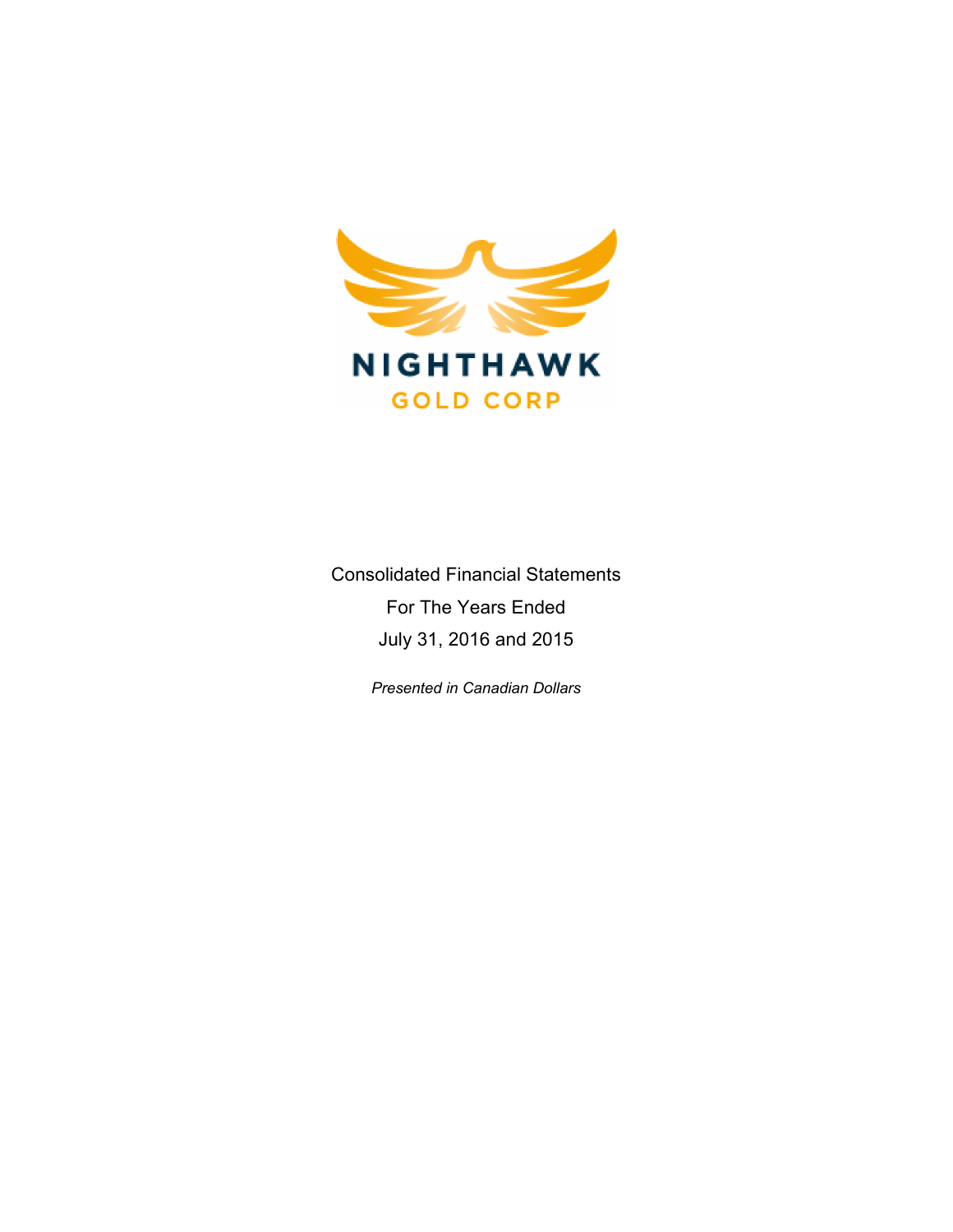

November 28, 2016

## **MANAGEMENT'S RESPONSIBILITY FOR THE CONSOLIDATED FINANCIAL STATEMENTS**

The accompanying consolidated financial statements of Nighthawk Gold Corp. ("**Nighthawk**") were prepared by management in accordance with International Financial Reporting Standards as issued by the International Accounting Standards Board. Management acknowledges responsibility for the preparation and presentation of the consolidated financial statements, including responsibility for significant accounting judgments and estimates and the choice of accounting principles and methods that are appropriate to Nighthawk's circumstances. Nighthawk's significant accounting policies are summarized in note 3 to the consolidated financial statements.

Management has established systems of internal control over the financial reporting process, which are designed to provide reasonable assurance that relevant and reliable financial information is produced.

The Board of Directors is responsible for reviewing and approving the consolidated financial statements and for ensuring that management fulfills its financial reporting responsibilities. An Audit Committee assists the Board of Directors in fulfilling this responsibility. The Audit Committee meets with management to review the internal controls over the financial reporting process, the consolidated financial statements and the auditors' report. The Audit Committee also reviews Nighthawk's Management's Discussion and Analysis to ensure that the financial information reported therein is consistent with the information presented in the consolidated financial statements. The Audit Committee reports its findings to the Board of Directors for its consideration in approving the consolidated financial statements for issuance to shareholders.

Management recognizes its responsibility for conducting Nighthawk's affairs in compliance with established financial standards, and applicable laws and regulations, and for maintaining proper standards of conduct for its activities.

(Signed) *"Dr. Michael Byron"* (Signed) *"Michael Leskovec"* Dr. Michael Byron President & Chief Executive Officer

Michael Leskovec Chief Financial Officer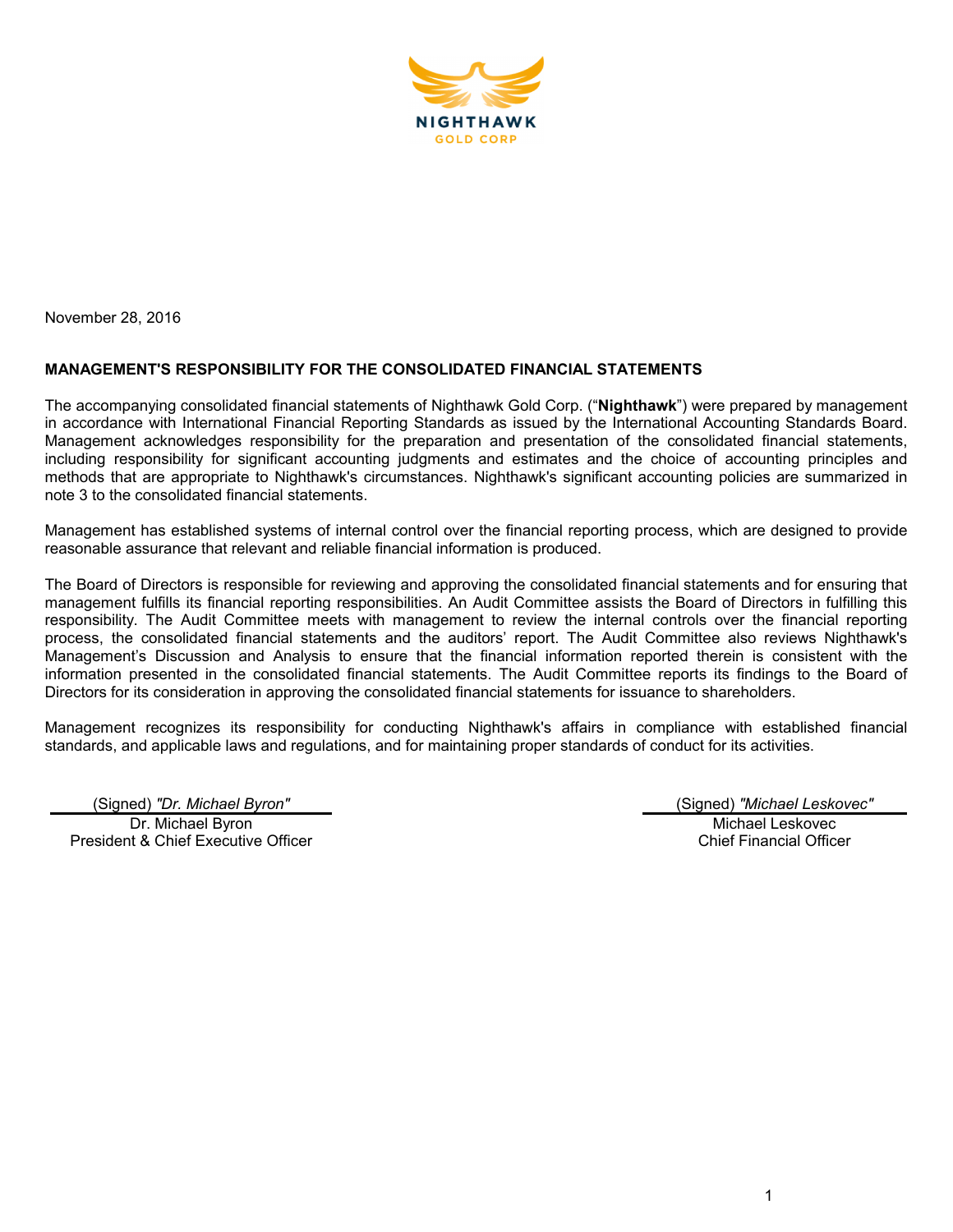

To the Shareholders of Nighthawk Gold Corp.:

We have audited the accompanying consolidated financial statements of Nighthawk Gold Corp. (the "Company"), which comprise the consolidated statement of financial position as at July 31, 2016 and July 31, 2015, and the consolidated statements of comprehensive loss, changes in shareholders' equity and cash flows for the years ended 2016 and 2015, and a summary of significant accounting policies and other explanatory information.

## *Management's Responsibility for the Consolidated Financial Statements*

Management is responsible for the preparation and fair presentation of these consolidated financial statements in accordance with International Financial Reporting Standards, and for such internal control as management determines is necessary to enable the preparation of financial statements that are free from material misstatement, whether due to fraud or error.

#### *Auditors' Responsibility*

Our responsibility is to express an opinion on these consolidated financial statements based on our audits. We conducted our audits in accordance with Canadian generally accepted auditing standards. Those standards require that we comply with ethical requirements and plan and perform the audit to obtain reasonable assurance about whether the consolidated financial statements are free from material misstatement.

An audit involves performing procedures to obtain audit evidence about the amounts and disclosures in the consolidated financial statements. The procedures selected depend on the auditors' judgment, including the assessment of the risks of material misstatement of the consolidated financial statements, whether due to fraud or error. In making those risk assessments, the auditor considers internal control relevant to the entity's preparation and fair presentation of the consolidated financial statements in order to design audit procedures that are appropriate in the circumstances, but not for the purpose of expressing an opinion on the effectiveness of the entity's internal control. An audit also includes evaluating the appropriateness of accounting policies used and the reasonableness of accounting estimates made by management, as well as evaluating the overall presentation of the consolidated financial statements.

We believe that the audit evidence we have obtained in our audits is sufficient and appropriate to provide a basis for our audit opinion.

## *Opinion*

In our opinion, these consolidated financial statements present fairly, in all material respects, the financial position of Nighthawk Gold Corp. as at July 31, 2016 and July 31, 2015 and its financial performance and its cash flows for the years ended 2016 and 2015 in accordance with International Financial Reporting Standards.

 $MINPLP$ 

Toronto, Ontario Chartered Professional Accountants November 28, 2016 Licensed Public Accountants





ACCOUNTING > CONSULTING > TAX SUITE 300, 111 RICHMOND STREET W, TORONTO ON, M5H 2G4 1.877.251.2922 T: 416.596.1711 F: 416.596.7894 **MNP.ca**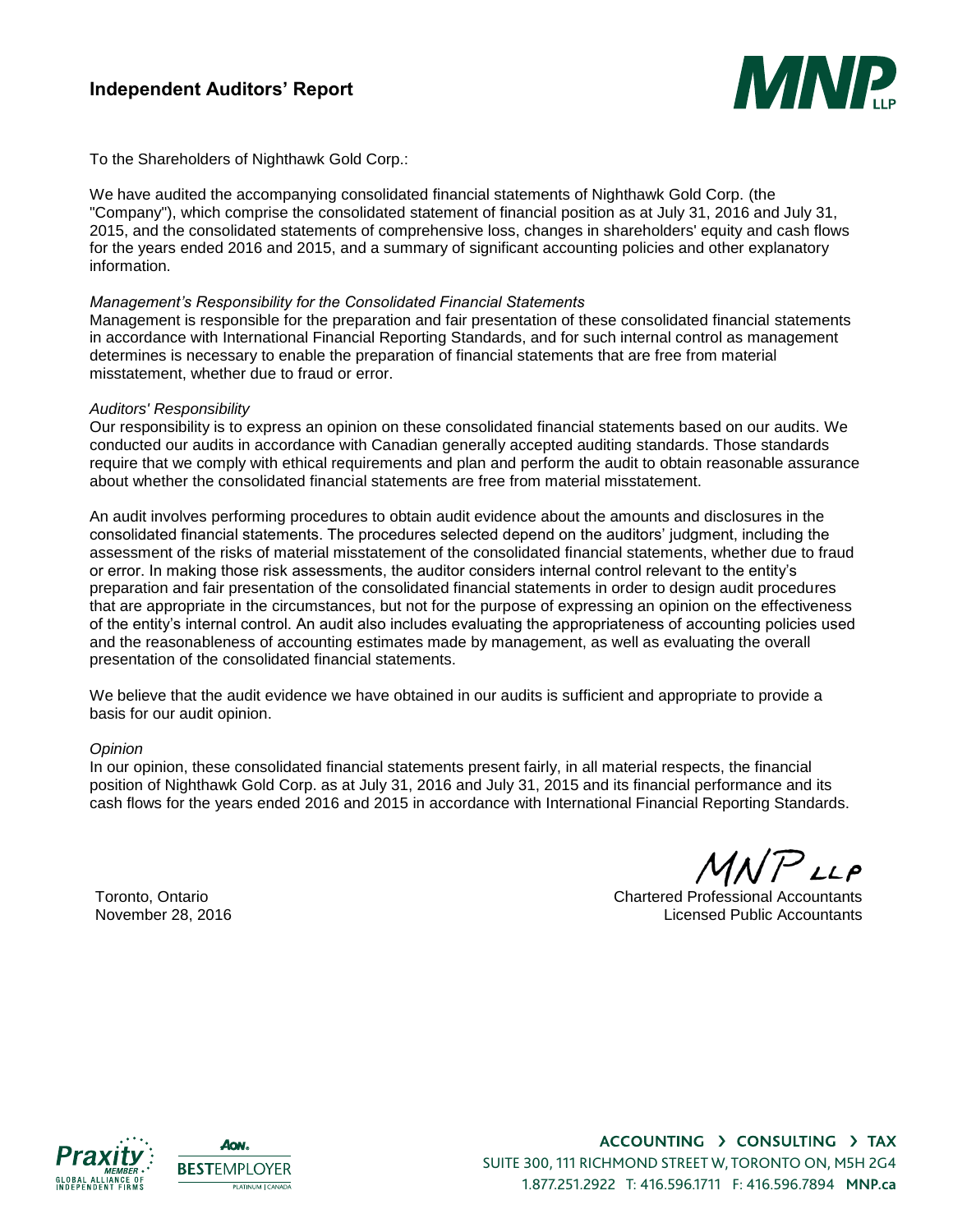

# **NIGHTHAWK GOLD CORP. CONSOLIDATED STATEMENTS OF FINANCIAL POSITION**

Presented in Canadian Dollars

| As at July 31,                             | 2016               | 2015                 |
|--------------------------------------------|--------------------|----------------------|
|                                            |                    | (Restated - Note 18) |
| <b>ASSETS</b>                              |                    |                      |
| <b>Current Assets</b>                      |                    |                      |
| Cash                                       | \$<br>8,199,849 \$ | 1,502,002            |
| Amounts receivable                         | 267,069            | 245,184              |
| Prepaid expenses and supplies              | 516,588            | 273,451              |
|                                            | 8,983,506          | 2,020,637            |
| <b>Non-current Assets</b>                  |                    |                      |
| Restricted cash (note 6)                   | 4,479,000          | 4,479,000            |
| Exploration and evaluation assets (note 7) | 39,353,425         | 37,755,094           |
|                                            | 43,832,425         | 42,234,094           |
|                                            | $$52,815,931$ \$   | 44,254,731           |
|                                            |                    |                      |
| <b>LIABILITIES</b>                         |                    |                      |
| <b>Current Liabilities</b>                 |                    |                      |
| Accounts payable and accrued liabilities   | \$<br>1,485,950 \$ | 131,675              |
| <b>Non-current Liabilities</b>             |                    |                      |
| Flow-through share premium liability       | 1,250,000          |                      |
| Provision for service obligation (note 9)  | 3,012,314          | 3,012,314            |
| Reclamation provision (note 10)            | 401,150            | 401,150              |
| Deferred income tax liability (note 12)    | 2,288,290          | 2,563,314            |
|                                            | 6,951,754          | 5,976,778            |
| <b>SHAREHOLDERS' EQUITY</b>                |                    |                      |
| Share capital (note 11(a))                 | 53,168,940         | 39,255,662           |
| Warrants and broker warrants (note 11(b))  | 32,643             | 1,496,523            |
| Share-based payment reserve (note 11(c))   | 9,978,865          | 7,649,204            |
| Accumulated deficit                        | (18, 802, 221)     | (10, 255, 111)       |
|                                            | 44,378,227         | 38,146,278           |
|                                            |                    |                      |
|                                            | $$52,815,931$ \$   | 44,254,731           |

# **Subsequent Events** *(note 17)*

The accompanying notes are an integral part of the consolidated financial statements

On behalf of the Board:

(Signed) *"Luc Lessard"* (Signed) *"Morris Prychidny"* Director Director Director

3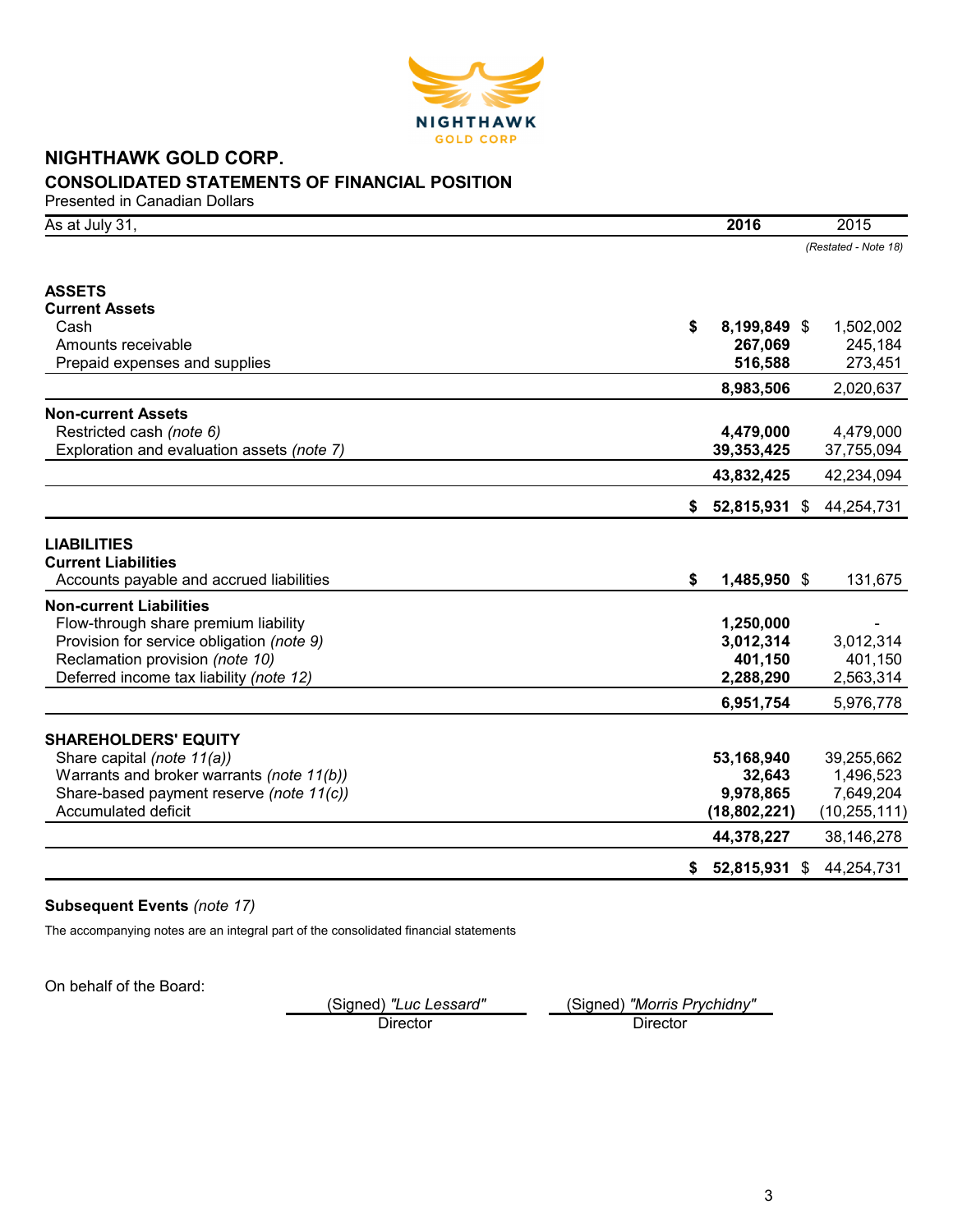

# **NIGHTHAWK GOLD CORP. CONSOLIDATED STATEMENTS OF COMPREHENSIVE LOSS**

Presented in Canadian Dollars

| (Restated - Note 18)<br>457,722<br>42,721<br>129,283 |
|------------------------------------------------------|
|                                                      |
|                                                      |
|                                                      |
|                                                      |
|                                                      |
| 33,910                                               |
| 49,023                                               |
|                                                      |
| 521,134                                              |
| 85,000                                               |
| 1,318,793                                            |
|                                                      |
| 79,381                                               |
|                                                      |
| 11,282                                               |
| 90,663                                               |
| (1,228,130)                                          |
| (1,365,058)                                          |
| (2,593,188)                                          |
|                                                      |
| (0.04)                                               |
|                                                      |

The accompanying notes are an integral part of the consolidated financial statements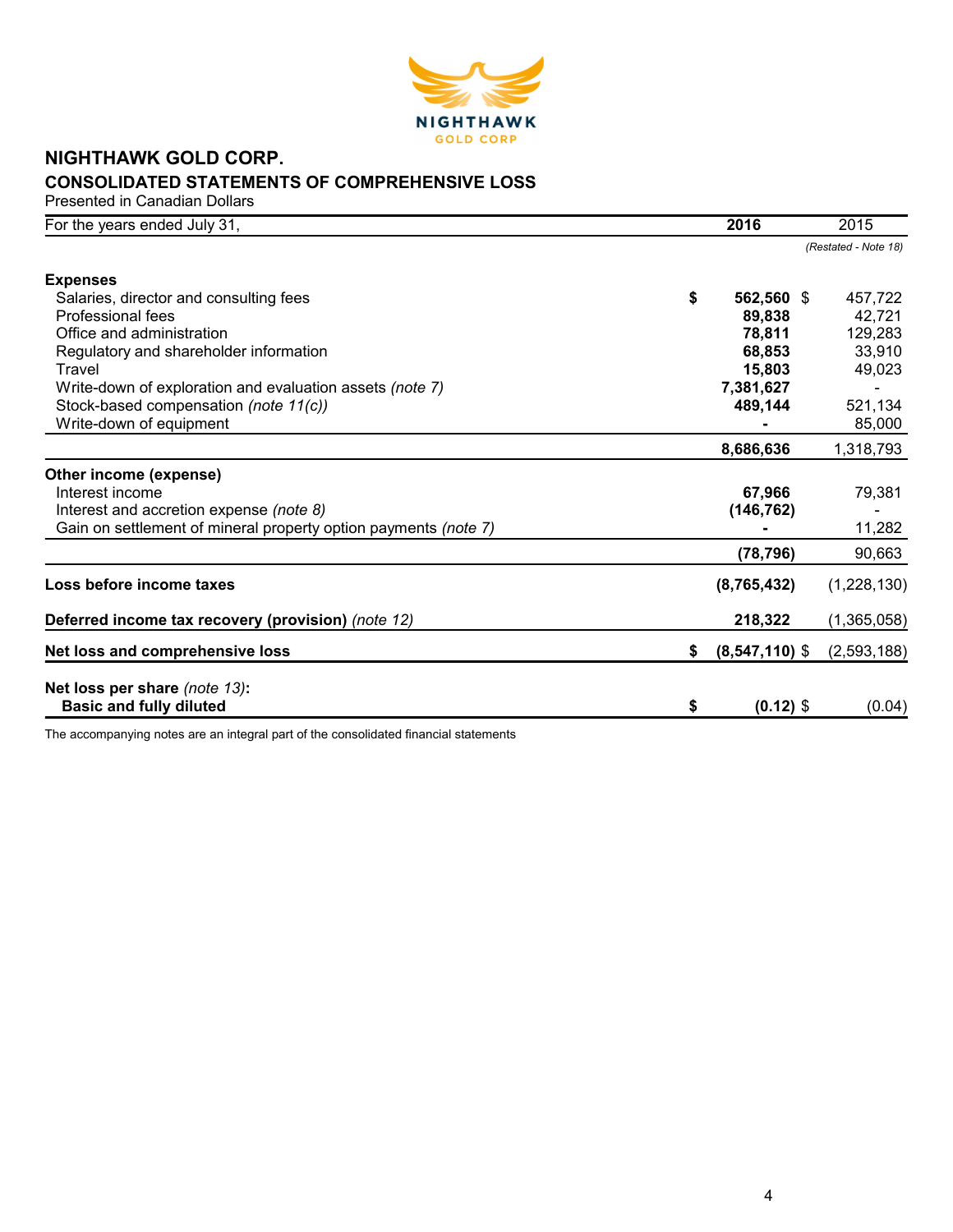

# **NIGHTHAWK GOLD CORP. CONSOLIDATED STATEMENTS OF CHANGES IN SHAREHOLDERS' EQUITY**

Presented in Canadian Dollars

|                                                                   | Share capital | <b>Warrants and</b><br>broker warrants | Share-based<br>payment reserve | <b>Accumulated</b><br>deficit | <b>Total equity</b> |
|-------------------------------------------------------------------|---------------|----------------------------------------|--------------------------------|-------------------------------|---------------------|
| Balance at July 31, 2014                                          | 39,116,944    | 1,496,523<br>S.                        | 6,903,035<br>S.                | (7,661,923)<br>S.             | 39,854,579          |
| Issuance of common shares for mineral property options (note 7)   | 138,718       |                                        |                                |                               | 138,718             |
| Stock-based compensation                                          |               |                                        | 746,169                        |                               | 746,169             |
| Net loss for the year                                             |               |                                        |                                | (2,593,188)                   | (2, 593, 188)       |
| Balance at July 31, 2015 (restated note 18)                       | 39,255,662    | 1,496,523                              | 7,649,204                      | (10, 255, 111)                | 38, 146, 278        |
| Issuance of shares on acquisition of Superior Copper (note 5)     | 9,228,571     |                                        |                                |                               | 9,228,571           |
| Issuance of shares, net of cash share issuance costs of \$226,807 | 5,773,193     |                                        |                                |                               | 5,773,193           |
| Flow-through share premium                                        | (1,250,000)   |                                        |                                |                               | (1, 250, 000)       |
| Tax effect of share issue costs                                   | 56,702        |                                        |                                |                               | 56,702              |
| Fair value of warrants issued                                     |               | 37,646                                 |                                |                               | 37,646              |
| Issuance of common shares on exercise of warrants                 | 60,000        |                                        |                                |                               | 60,000              |
| Issuance of common shares on exercise of stock options            | 38,992        |                                        |                                |                               | 38,992              |
| Fair value of warrants and stock options transferred on exercise  | 5,820         | (4,352)                                | (1,468)                        |                               |                     |
| Expiry of warrants and broker warrants                            |               | (1,497,174)                            | 1,497,174                      |                               |                     |
| Stock-based compensation (note 11(c))                             |               |                                        | 833,955                        |                               | 833,955             |
| Net loss for the year                                             |               |                                        |                                | (8, 547, 110)                 | (8, 547, 110)       |
| Balance at July 31, 2016                                          | 53,168,940    | \$<br>32,643                           | 9,978,865<br>S.                | (18, 802, 221)<br>S.          | 44,378,227          |

The accompanying notes are an integral part of the consolidated financial statements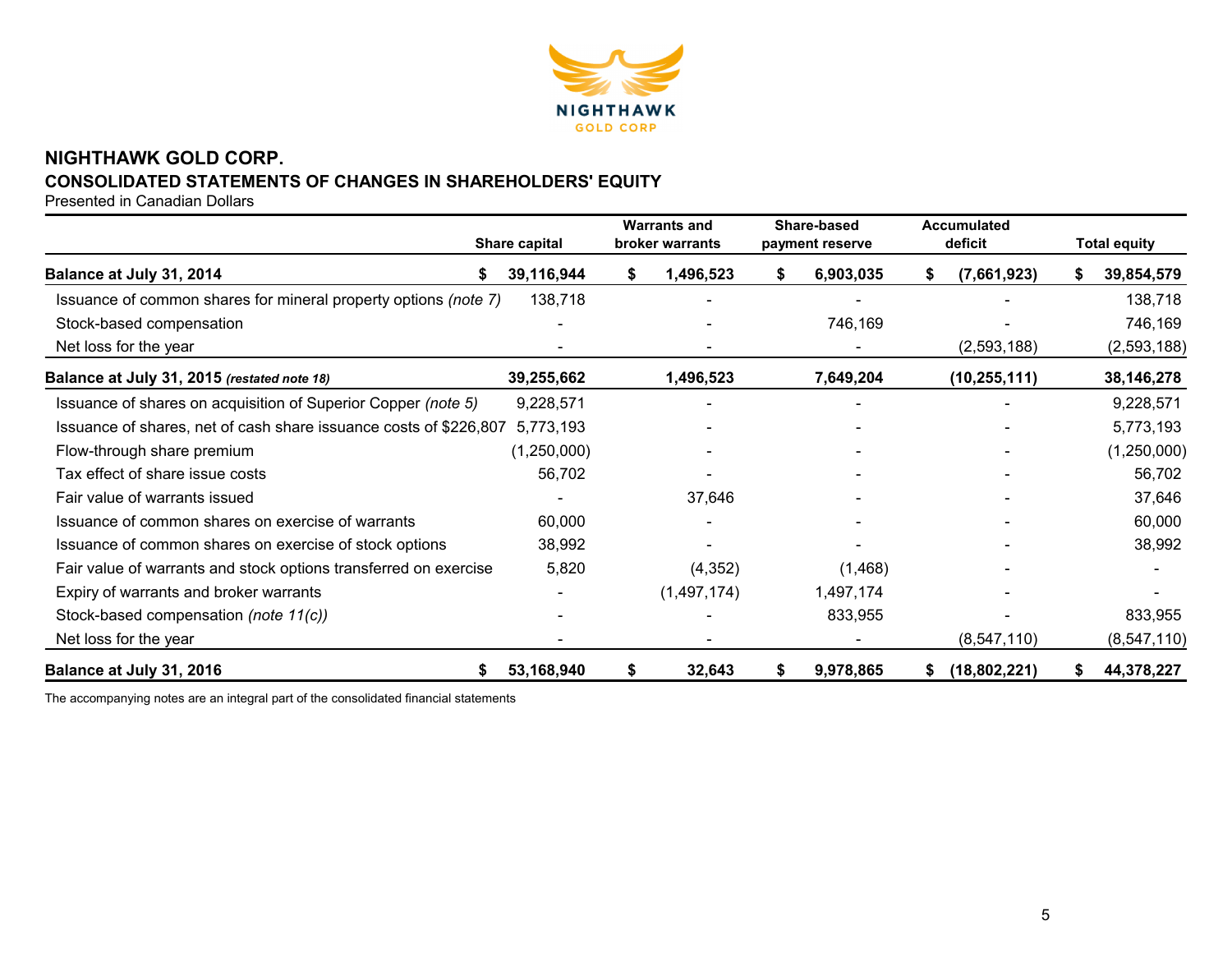

# **NIGHTHAWK GOLD CORP. CONSOLIDATED STATEMENTS OF CASH FLOWS**

Presented in Canadian Dollars

| For the years ended July 31,                           | 2016                   | 2015                 |
|--------------------------------------------------------|------------------------|----------------------|
|                                                        |                        | (Restated - Note 18) |
| Cash provided by (used in)                             |                        |                      |
| <b>Operations</b>                                      |                        |                      |
| Net loss for the year                                  | \$<br>$(8,547,110)$ \$ | (2,593,188)          |
| Items not involving cash:                              |                        |                      |
| Write-down of exploration and evaluation assets        | 7,381,627              |                      |
| Stock-based compensation                               | 489,144                | 521,134              |
| Accretion expense                                      | 146,762                |                      |
| Deferred income tax provision (recovery)               | (218, 322)             | 1,365,058            |
| Gain on settlement of mineral property option payments |                        | (11, 282)            |
| Write-down of equipment                                |                        | 85,000               |
| Interest income receivable on restricted cash          | (130, 665)             |                      |
| Change in non-cash working capital:                    |                        |                      |
| Amounts receivable                                     | (21, 885)              | 47,053               |
| Prepaid expenses and supplies                          | (243, 137)             | 366,066              |
| Accounts payable and accrued liabilities               | 1,354,275              | (1,500,916)          |
|                                                        | 210,689                | (1,721,075)          |
| <b>Financing</b>                                       |                        |                      |
| Issuance of common shares                              | 5,773,193              |                      |
| Cash acquired on acquisition of Superior Copper        | 3,618,165              |                      |
| <b>Exercise of warrants</b>                            | 60,000                 |                      |
| Exercise of stock options                              | 38,992                 |                      |
| Proceeds from secured notes                            | 806,272                |                      |
| Repayment of secured notes                             | (916, 039)             |                      |
|                                                        | 9,380,583              |                      |
| Investing                                              |                        |                      |
| Exploration and evaluation costs                       | (2,756,187)            | (4,318,779)          |
| Option payments and acquisition costs                  | (137, 238)             | (268, 085)           |
| Expenditures incurred under service obligation         |                        | (11, 337)            |
|                                                        | (2,893,425)            | (4,598,201)          |
| Increase (decrease) in cash                            | 6,697,847              | (6,319,276)          |
| Cash, beginning of year                                | 1,502,002              | 7,821,278            |
| Cash, end of year                                      | \$<br>8,199,849 \$     | 1,502,002            |
|                                                        |                        |                      |

The accompanying notes are an integral part of the consolidated financial statements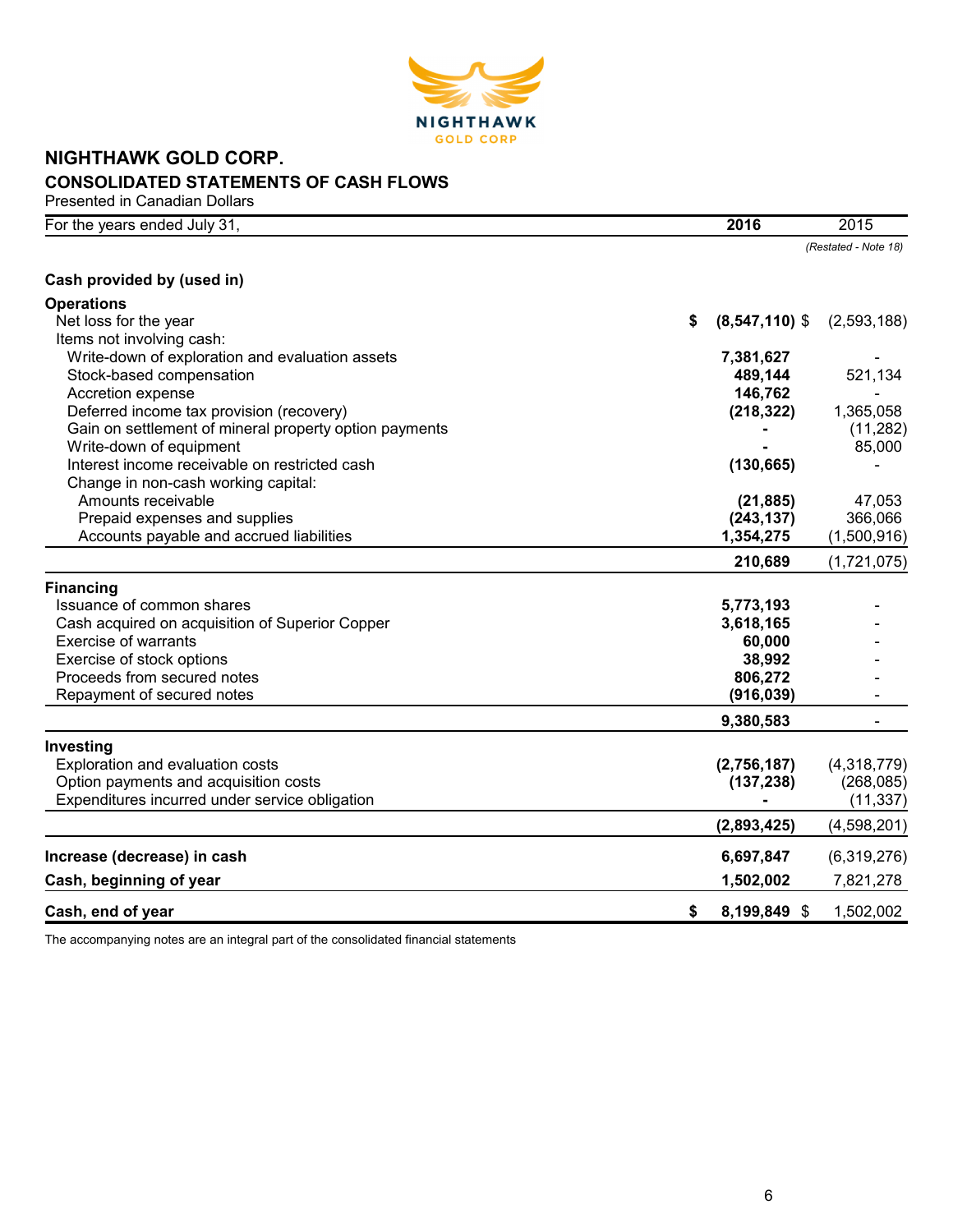

#### For the years ended July 31, 2016 and 2015

## **1. NATURE OF OPERATIONS**

Nighthawk Gold Corp. ("**Nighthawk**" or the "**Company**") was incorporated on January 8, 2004 under the Business Corporations Act (Ontario) and is a publicly listed Canadian junior resource company with exploration and evaluation assets in Canada. Nighthawk is engaged in the identification, acquisition, exploration and evaluation of gold properties, is listed on the TSX Venture Exchange ("**TSXV**"), and trades under the symbol NHK. To date, Nighthawk has not earned any revenue from operations. The Company's registered office is located at Suite 301, 141 Adelaide Street West, Toronto, Ontario, Canada, M5H 3L5.

The consolidated financial statements for the years ended July 31, 2016 and 2015 have been approved for issue by the Board of Directors on November 28, 2016.

Nighthawk is in the exploration stage and is subject to risks and challenges similar to companies in a comparable stage. These risks include, but are not limited to, the challenges of securing adequate capital in view of exploration, development and operational risks inherent in the mining industry; changes in government policies and regulations; the ability to obtain the necessary environmental permitting; challenges in future profitable production or, alternatively Nighthawk's ability to dispose of its exploration and evaluation assets on an advantageous basis; as well as global economic, precious and base metal price volatility; all of which are uncertain.

## **2. BASIS OF PRESENTATION**

These consolidated financial statements are presented in Canadian dollars and have been prepared in accordance with International Financial Reporting Standards ("**IFRS**") and International Financial Reporting Interpretations Committee ("**IFRIC**") interpretations as issued by the International Accounting Standards Board ("**IASB**") and have been consistently applied to all the years presented. The principal accounting policies applied in the preparation of these audited consolidated financial statements are set out below.

These consolidated financial statements have been prepared under the historical cost convention, except fair value through profit and loss assets which are carried at fair value, and have been prepared using the accrual basis of accounting except for cash flow information.

The consolidated statement of cash flows shows the changes in cash arising during the year from operating activities, investing activities and financing activities.

## **3. SIGNIFICANT ACCOUNTING POLICIES**

#### **(a) Basis of Consolidation**

The consolidated financial statements comprise the accounts of Nighthawk and the assets, liabilities, revenues and expenses of its wholly-owned and controlled subsidiaries, Superior Copper Corporation and Golden Sierra Inc.. Golden Sierra Inc. was inactive during the years ended July 31, 2016 and 2015.

#### *Subsidiary*

A subsidiary is an entity over which Nighthawk has the power to govern the financial and operating policies. Subsidiaries are fully consolidated from the date on which control commences until the date on which control ceases.

The accounts of subsidiaries are prepared for the same reporting period as the parent entity, using consistent accounting policies. Inter-company transactions and balances are eliminated. Unrealized gains and losses are also eliminated. Accounting policies of subsidiaries have been changed where necessary to ensure consistency with the policies adopted by Nighthawk.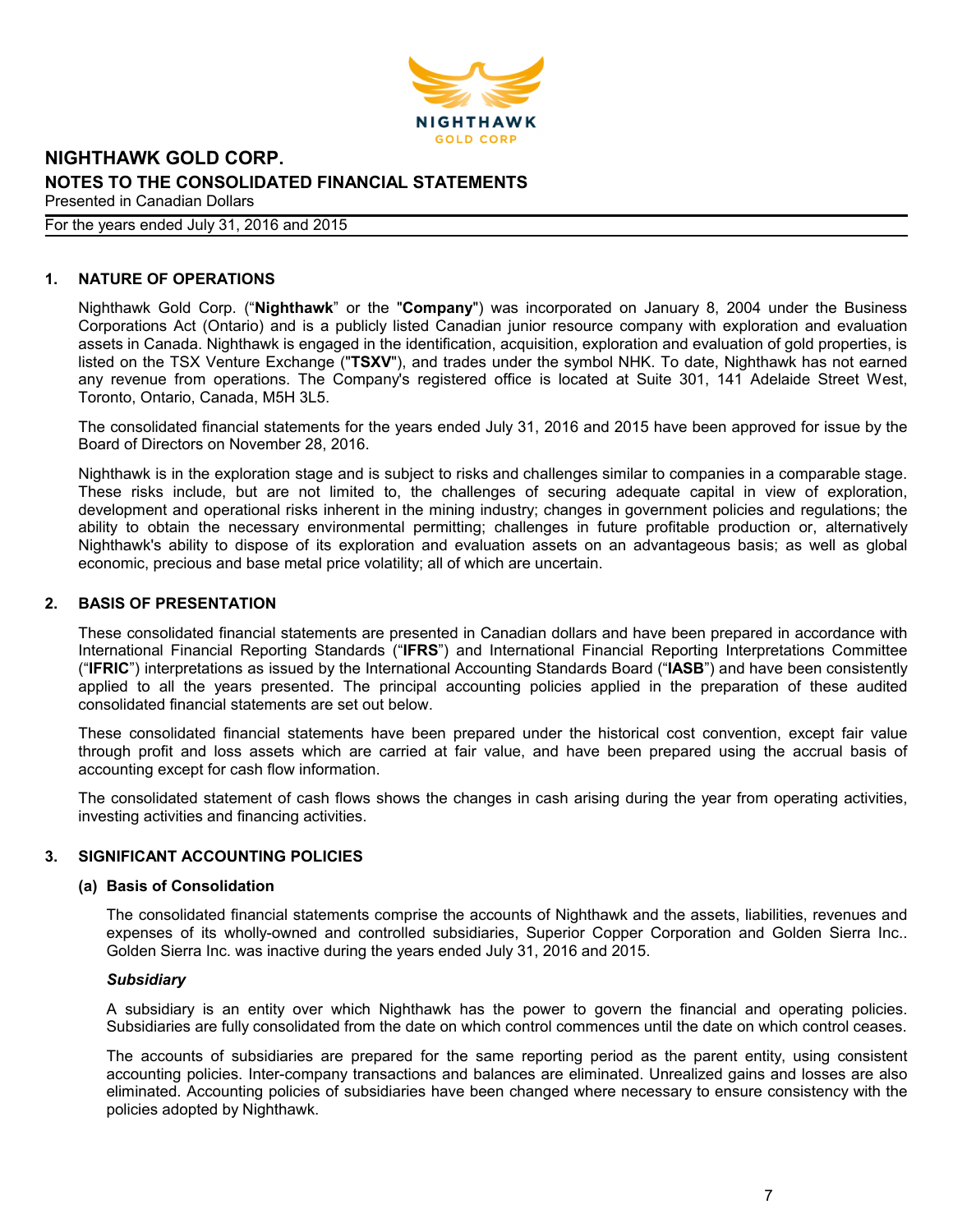

#### For the years ended July 31, 2016 and 2015

## **3. SIGNIFICANT ACCOUNTING POLICIES (continued)**

#### **(b) Business Combinations**

Business combinations are accounted for using the acquisition method of accounting, whereby identifiable assets acquired and liabilities assumed are recorded at fair value as of the date of acquisition with the excess of the purchase price over such fair value recorded as goodwill.

If a transaction does not meet the definition of a business combination as per IFRS standards, the transaction is recorded as an acquisition of an asset.

#### **(c) Functional and Presentation Currency**

These consolidated financial statements are presented in Canadian dollars, which is Nighthawk's functional currency. The functional currency of Nighthawk's subsidiaries is also the Canadian dollar. The functional currency of Nighthawk's consolidated entity is measured using the currency of the primary economic environment in which that entity operates.

#### **(d) Financial Instruments**

#### **(i) Non-derivative financial assets**

Nighthawk initially recognizes loans and receivables and deposits on the date that they are originated. All other financial assets (including assets designated at fair value through profit or loss) are recognized initially on the trade date at which Nighthawk becomes a party to the contractual provisions of the instrument.

Nighthawk derecognizes a financial asset when the contractual rights to the cash flows from the asset expire, or it transfers the rights to receive the contractual cash flows on the financial asset in a transaction in which substantially all the risks and rewards of ownership of the financial asset are transferred. Any interest in transferred financial assets that is created or retained by Nighthawk is recognized as a separate asset or liability.

Financial assets and liabilities are offset and the net amount presented in the consolidated statement of financial position when, and only when, Nighthawk has a legal right to offset the amounts and intends either to settle on a net basis or to realize the asset and settle the liability simultaneously.

Nighthawk's non-derivative financial assets are comprised of loans and receivables, cash and restricted cash.

#### *Loans and receivables*

Loans and receivables are financial assets with fixed or determinable payments that are not quoted in an active market. Such assets are recognized initially at fair value plus any directly attributable transaction costs. Subsequent to initial recognition loans and receivables are measured at amortized cost using the effective interest method, less any impairment losses.

#### **(ii) Non-derivative financial liabilities**

Nighthawk initially recognizes debt securities issued and subordinated liabilities on the date that they are originated. All other financial liabilities (including liabilities designated at fair value through profit or loss) are recognized initially on the trade date at which Nighthawk becomes a party to the contractual provisions of the instrument.

Nighthawk derecognizes a financial liability when its contractual obligations are discharged or cancelled or expire.

Financial assets and liabilities are offset and the net amount presented in the consolidated statement of financial position when, and only when, Nighthawk has a legal right to offset the amounts and intends either to settle on a net basis or to realize the asset and settle the liability simultaneously.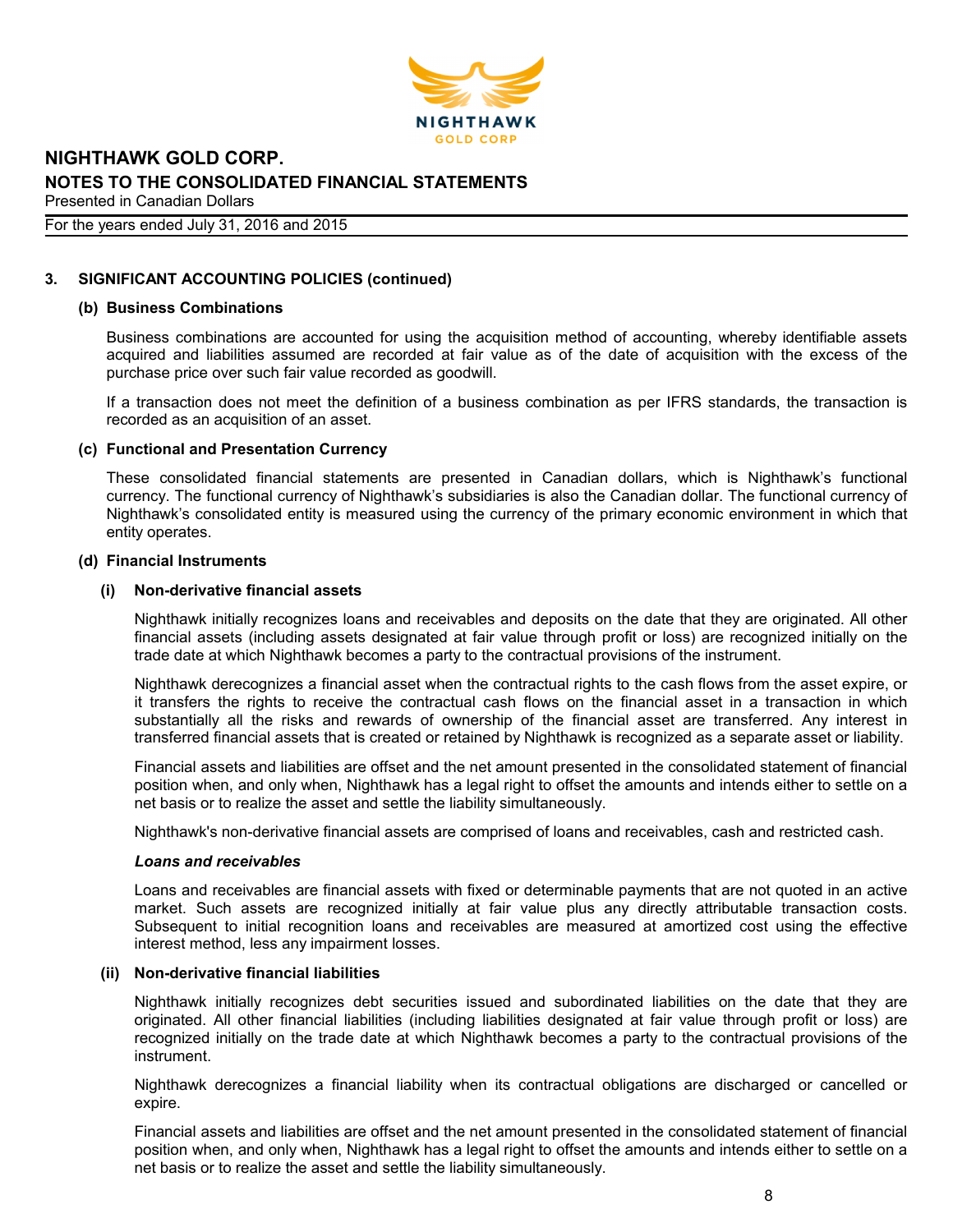

For the years ended July 31, 2016 and 2015

# **3. SIGNIFICANT ACCOUNTING POLICIES (continued)**

#### **(d) Financial Instruments (continued)**

## **(ii) Non-derivative financial liabilities (continued)**

Nighthawk's non-derivative financial liabilities comprise accounts payable and accrued liabilities and the Secured Notes.

Such financial liabilities are recognized initially at fair value plus any directly attributable transaction costs. Subsequent to initial recognition these financial liabilities are measured at amortized cost using the effective interest method.

#### **(e) Cash**

Cash includes balances held with a Canadian chartered bank.

#### **(f) Exploration and Evaluation Assets**

Exploration and evaluation costs, including the costs of acquiring claims, are capitalized as exploration and evaluation assets on an area of interest basis pending determination of the technical feasibility and the commercial viability of the project. Capitalized costs include costs directly related to exploration and evaluation activities in the area of interest. General and administrative costs are only allocated to the asset to the extent that those costs can be directly related to operational activities in the relevant area of interest. Pre-exploration costs are expensed unless it is considered probable that they will generate future economic benefits. When a claim is relinquished or a project is abandoned, the related costs are recognized in profit or loss immediately.

Exploration and evaluation assets are assessed for impairment if facts and circumstances suggest that the carrying amount exceeds the recoverable amount *(note 3(h))*.

Once the technical feasibility and commercial viability of the extraction of mineral resources in an area of interest are demonstrable, exploration and evaluation assets attributable to that area of interest are first tested for impairment and then reclassified to mining property and development assets within property, plant and equipment and intangibles.

Ownership in mineral properties involves certain risks due to the difficulties in determining the validity of certain claims as well as the potential for problems arising from the frequently ambiguous conveyance history characteristics of many mining interests. Nighthawk has investigated the ownership of its mineral properties and, to the best of its knowledge, ownership of its interests are in good standing.

## **(g) Borrowing Costs**

Borrowing costs directly attributable to the acquisition, construction or production of qualifying assets are capitalized as part of the cost of the asset until such time as the assets are substantially ready for their intended use. Qualifying assets are those that necessarily take a substantial period of time to prepare for its intended use or sale. All other borrowing costs are recognized as interest or accretion expense in the statement of loss in the period in which they are incurred. Nighthawk capitalizes that portion of its borrowing costs related to the Secured Notes *(note 8)* which relate to the acquisition of the Colomac Gold Project.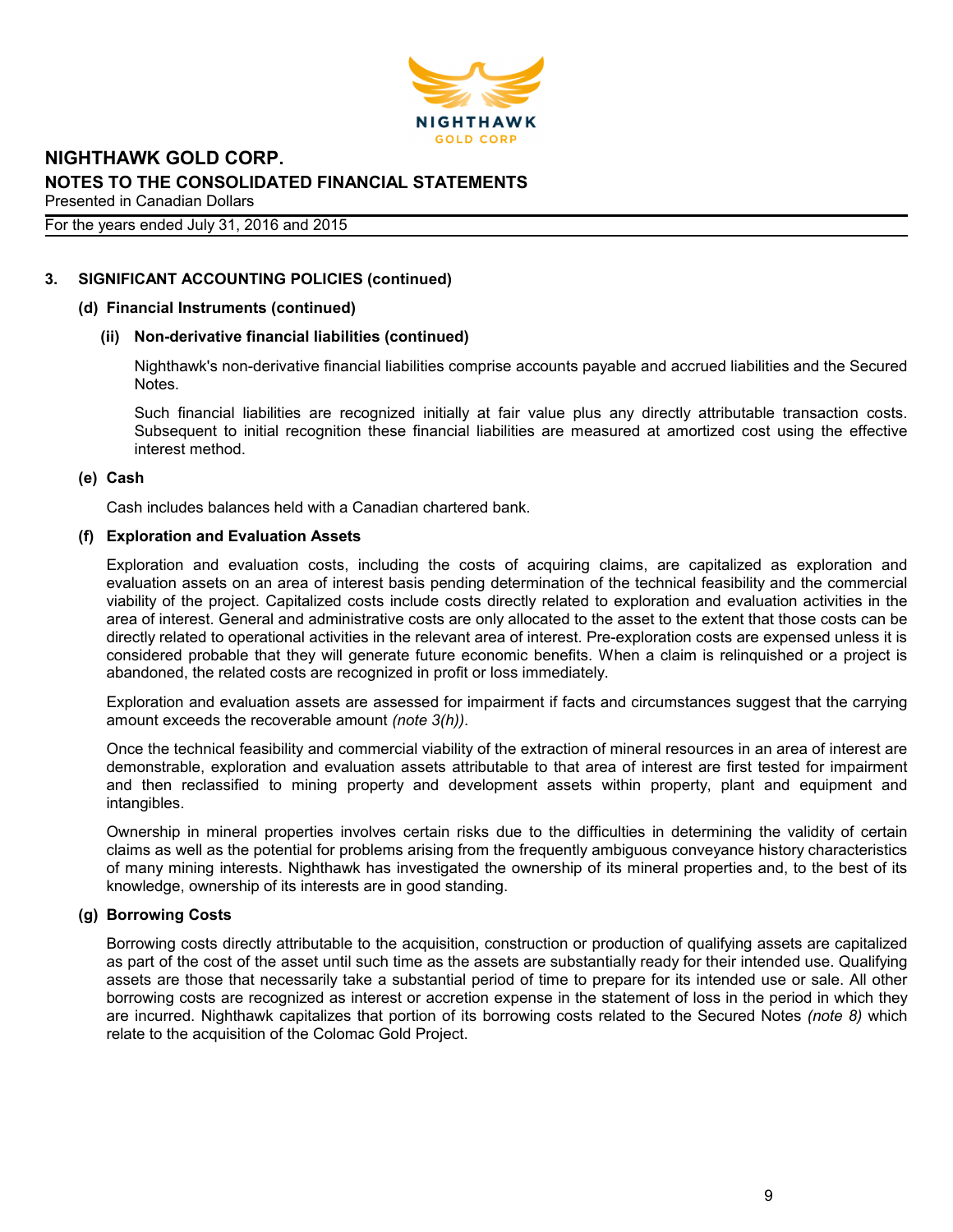

For the years ended July 31, 2016 and 2015

## **3. SIGNIFICANT ACCOUNTING POLICIES (continued)**

#### **(h) Impairment**

## **(i) Financial assets**

A financial asset not carried at fair value through profit or loss is assessed at each reporting date to determine whether there is any objective evidence that it is impaired. A financial asset is considered to be impaired if objective evidence indicates that one or more events have had a negative effect on the estimated future cash flows of that asset.

An impairment loss in respect of a financial asset measured at amortized cost is calculated as the difference between its carrying amount, and the present value of the estimated future cash flows discounted at the original effective interest rate. All impairment losses are recognized in profit or loss.

Individually significant financial assets are tested for impairment on an individual basis. The remaining financial assets are assessed collectively in groups that share similar credit risk characteristics.

An impairment loss is reversed if the reversal can be related objectively to an event occurring after the impairment loss was recognized. For financial assets measured at amortized cost, the reversal is recognized in profit or loss.

## **(ii) Non-financial assets**

The carrying amounts of Nighthawk's non-financial assets, other than deferred tax assets, are reviewed at each reporting date to determine whether there is any indication of impairment. If any such indication exists then the asset's recoverable amount is estimated.

The recoverable amount of an asset or cash-generating unit is the greater of its value in use and its fair value less costs to sell. In assessing value in use, the estimated future cash flows are discounted to their present value using a pre-tax discount rate that reflects current market assessments of the time value of money and the risks specific to the asset. For the purpose of impairment testing, assets are grouped together into the smallest group of assets that generates cash inflows from continuing use that are largely independent of the cash inflows of other assets or groups of assets (the cash-generating unit).

An impairment loss is recognized if the carrying amount of an asset or its cash-generating unit exceeds its recoverable amount. Impairment losses are recognized in profit or loss. Impairment losses recognized in respect of cash-generating units are allocated first to reduce the carrying amount of any goodwill allocated to the units and then to reduce the carrying amount of the other assets in the unit (group of units) on a pro-rata basis.

In respect of other assets, impairment losses recognized in prior periods are assessed at each reporting date for any indications that the loss has decreased or no longer exists. An impairment loss is reversed if there has been a change in the estimates used to determine the recoverable amount. An impairment loss is reversed only to the extent that the asset's carrying amount does not exceed the carrying amount that would have been determined, net of depreciation or amortization, if no impairment loss had been recognized.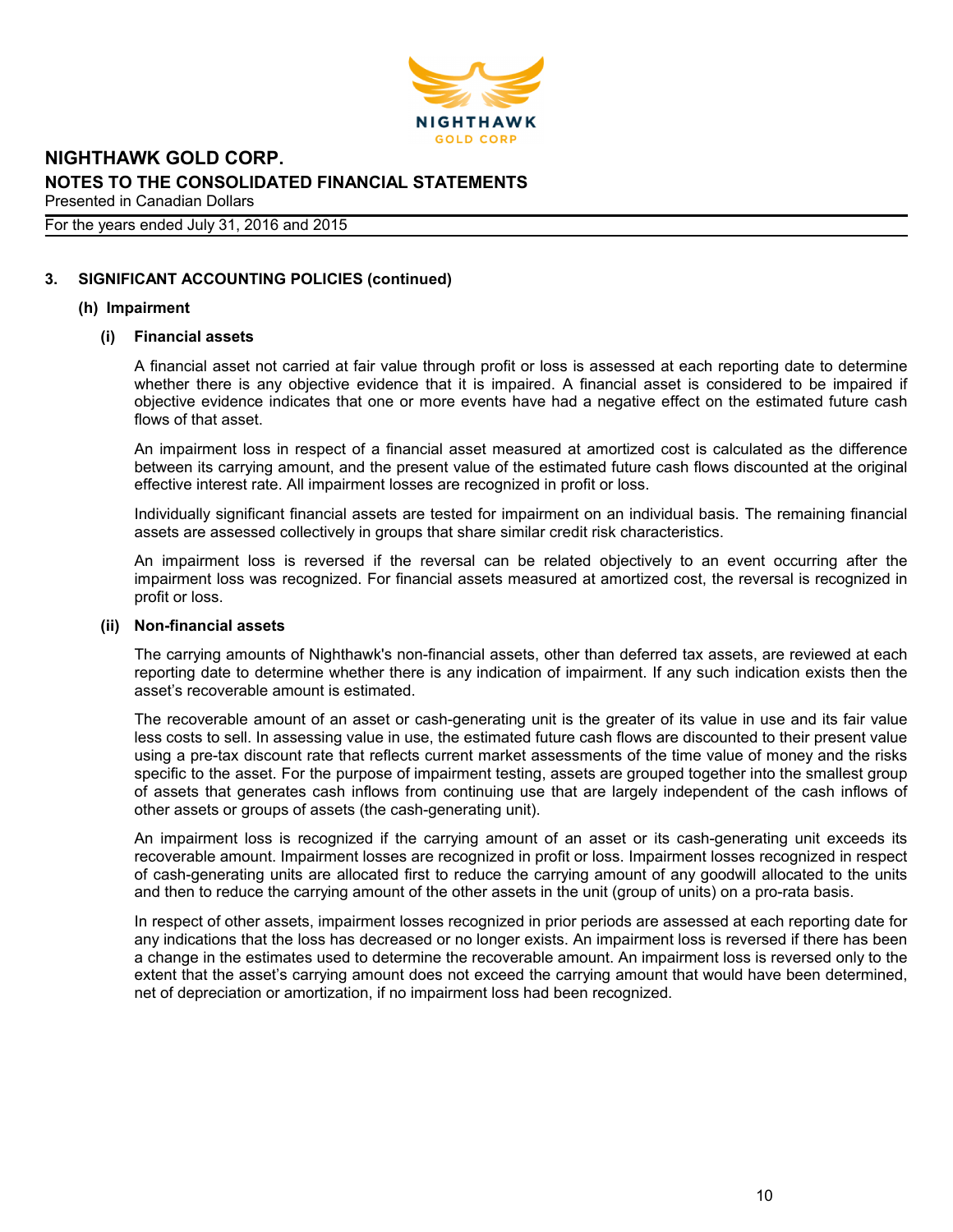

#### For the years ended July 31, 2016 and 2015

# **3. SIGNIFICANT ACCOUNTING POLICIES (continued)**

## **(i) Share-Based Payment Transactions**

The grant date fair value of share-based payment awards granted to employees is recognized as an employee expense or capitalized to exploration and evaluation assets for grants to individuals working directly on mineral properties, with a corresponding increase in equity, over the period that the employees unconditionally become entitled to the awards. The amount recognized as an expense is adjusted to reflect the number of awards for which the related service and non-market vesting conditions are expected to be met, such that the amount ultimately recognized as an expense is based on the number of awards that do meet the related service and non-market performance conditions at the vesting date. For share-based payment awards with non-vesting conditions, the grant date fair value of the share-based payment is measured to reflect such conditions and there is no adjustment for differences between expected and actual outcomes. Fair values of share-based payments (including stock options) are determined based on estimated fair values at the time of grant using the Black-Scholes option pricing model using the management assumptions disclosed in note 11 (b) and note 11 (c) for warrants and stock options, respectively. An individual is classified as an employee when the individual is an employee for legal or tax purposes (direct employee) or provides services similar to those performed by a direct employee, including Directors of Nighthawk.

Share-based payment arrangements in which Nighthawk receives goods or services as consideration for its own equity instruments are accounted for as equity-settled share-based payment transactions. These transactions are measured at the fair value of goods or services received, unless that fair value cannot be estimated reliably, in which case, they are measured indirectly, by reference to the fair value of the equity instruments granted.

## **(j) Provisions and Asset Retirement Obligations**

A provision is recognized if, as a result of a past event, Nighthawk has a present legal or constructive obligation that can be estimated reliably, and it is probable that an outflow of economic benefits will be required to settle the obligation. Provisions, including asset retirement obligations, are determined by discounting the expected future cash flows at a pre-tax rate that reflects current market assessments of the time value of money and the risks specific to the liability. The unwinding of the discount is recognized as finance cost.

## **(k) Income Tax**

Deferred tax is recognized in respect of temporary differences between the carrying amounts of assets and liabilities for financial reporting purposes and the amounts used for taxation purposes. Deferred tax is not recognized for the following temporary differences: the initial recognition of assets or liabilities in a transaction that is not a business combination and that affects neither accounting nor taxable profit or loss, and differences relating to investments in subsidiaries and jointly controlled entities to the extent that it is probable that they will not reverse in the foreseeable future. In addition, deferred tax is not recognized for taxable temporary differences arising on the initial recognition of goodwill. Deferred tax is measured at the tax rates that are expected to be applied to temporary differences when they reverse, based on the laws that have been enacted or substantively enacted by the reporting date. Deferred tax assets and liabilities are offset if there is a legally enforceable right to offset current tax liabilities and assets, and they relate to income taxes levied by the same tax authority on the same taxable entity, or on different tax entities, but they intend to settle current tax liabilities and assets on a net basis or their tax assets and liabilities will be realized simultaneously.

A deferred tax asset is recognized for unused tax losses, tax credits and deductible temporary differences, to the extent that it is probable that future taxable profits will be available against which they can be utilized. Deferred tax assets are reviewed at each reporting date and are reduced to the extent that it is no longer probable that the related tax benefit will be realized.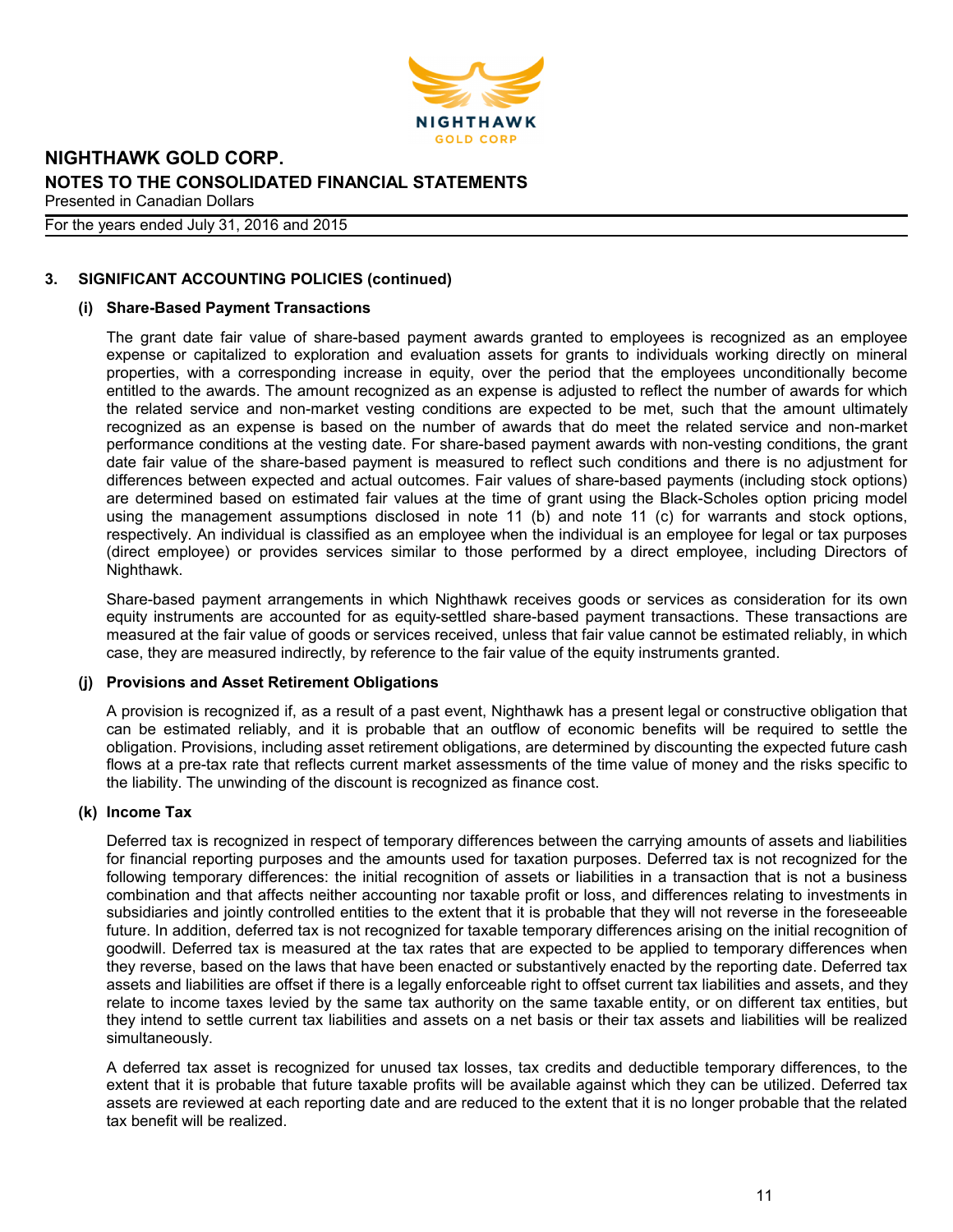

#### For the years ended July 31, 2016 and 2015

## **3. SIGNIFICANT ACCOUNTING POLICIES (continued)**

## **(l) Share Capital**

#### *Common shares*

Common shares are classified as equity. Incremental costs directly attributable to the issue of common shares and share options are recognized as a deduction from equity, net of any tax effects.

## *Flow-through Shares*

To the extent that Nighthawk issues common shares to subscribers on a flow-through basis at a premium to the market value of non-flow through common shares, any such premium is recorded as a liability on Nighthawk's consolidated statement of financial position at the time of subscription. This liability is reduced, on a pro-rata basis, as Nighthawk fulfills its expenditure renunciation obligation associated with such flow-through share issuances, with an offsetting amount recognized as income.

A deferred tax liability equal to the tax value of flow-through expenditures renounced is recognized once Nighthawk has fulfilled its obligations associated with the renunciation of related flow-through expenditures. In respect of a retrospective renunciation, such obligation is considered to have been fulfilled once related renunciation filings have been made with the appropriate taxation authorities. In respect of prospective renunciation (i.e., a look-back renunciation), the obligation is considered to be fulfilled once related flow-through expenditures have been incurred.

## **(m) Valuation of Equity Instruments in Private Placements**

Nighthawk has adopted a relative fair value method with respect to the measurement of common shares and warrants issued as private placement units. Warrants attached to units are valued using the Black-Scholes option pricing model and the share price at the time of financing, and the shares are valued based on quoted market price.

The proceeds from the issue of units are allocated between share capital and reserve for warrants. If and when the warrants are exercised, the applicable amounts of reserve for warrants are transferred to share capital. Any consideration paid on the exercise of the warrants is credited to capital stock. For those warrants that expire after vesting, the recorded value is transferred to share-based payment reserve.

Warrants issued in connection with the Secured Notes *(note 8)* were valued using the Black-Scholes option pricing model.

#### **(n) Net Loss Per Share**

Nighthawk presents basic and fully diluted net loss per share data for its common shares. Basic net loss per share is calculated by dividing the net loss attributable to common shareholders of Nighthawk by the weighted average number of common shares outstanding during the year, adjusted for own shares held. Fully diluted net loss per share is determined by adjusting the net loss attributable to common shareholders and the weighted average number of common shares outstanding, adjusted for own shares held, for the effects of all dilutive potential common shares, which comprise warrants and stock options granted. The effect on the diluted net loss per share of the exercise of the stock options and warrants described in note 13 would be anti-dilutive.

#### **(o) Changes in Accounting Policies**

The Company did not adopt any new accounting policies during the years ended July 31, 2016.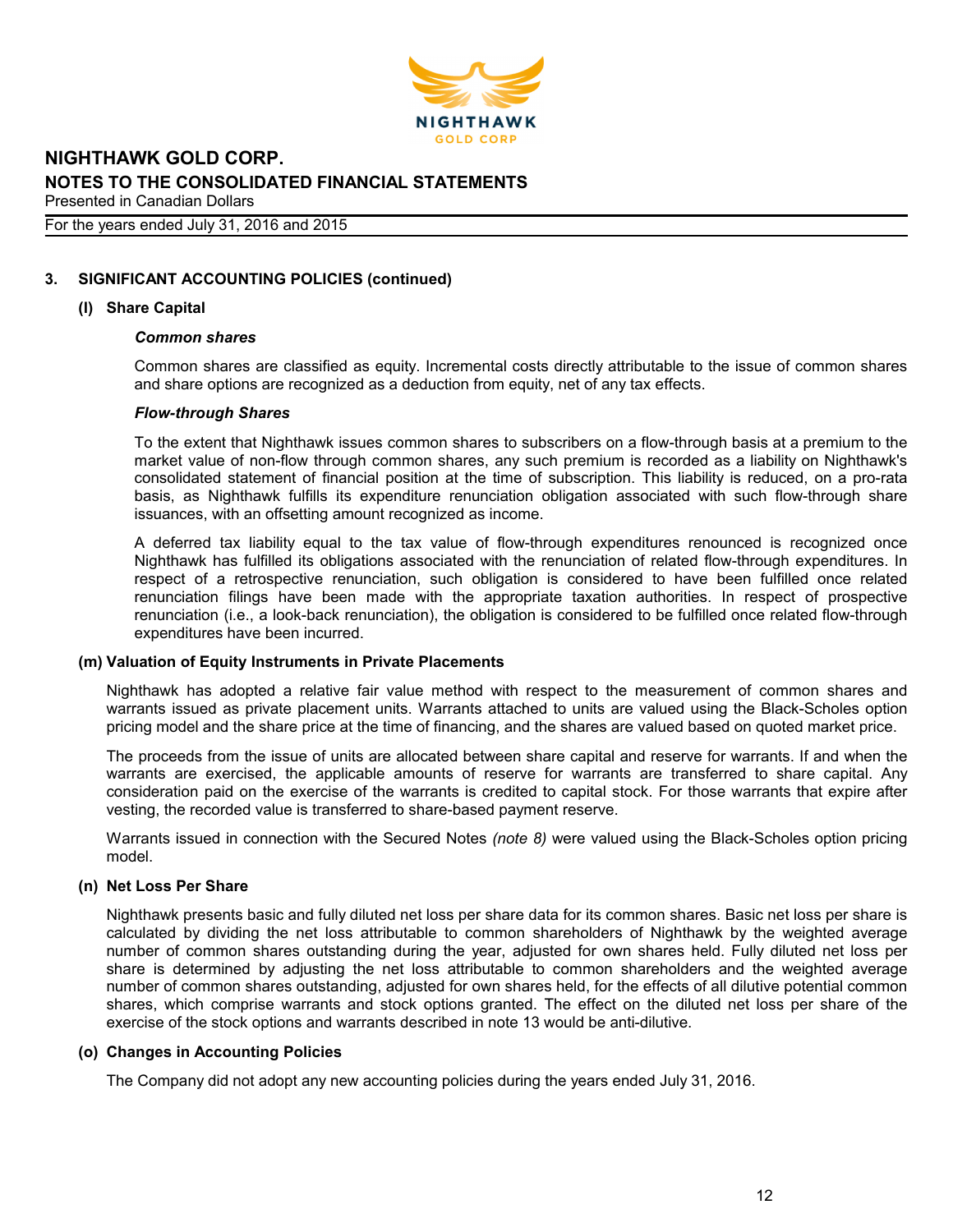

#### For the years ended July 31, 2016 and 2015

# **3. SIGNIFICANT ACCOUNTING POLICIES (continued)**

## **(p) Recent Accounting Pronouncements**

Certain pronouncements were issued by the IASB are mandatory for accounting periods after July 31, 2016 or later periods. Many are not applicable or do not have a significant impact to Nighthawk and have been excluded from the discussion below. The following have not yet been adopted and are being evaluated to determine their impact on Nighthawk.

- (i) IFRS 9, *Financial Instruments*, ("**IFRS 9**") was issued by the IASB in October 2010 and will replace IAS 39, *Financial Instruments: Recognition and Measurement* ("**IAS 39**"). IFRS 9 uses a single approach to determine whether a financial asset is measured at amortized cost or fair value, replacing the multiple rules in IAS 39. The approach in IFRS 9 is based on how an entity manages its financial instruments in the context of its business model and the contractual cash flow characteristics of the financial assets. Most of the requirements in IAS 39 for classification and measurement of financial liabilities were carried forward unchanged to IFRS 9. The new standard also requires a single impairment method to be used, replacing the multiple impairment methods in IAS 39. IFRS 9 is effective for annual periods beginning on or after January 1, 2018. Nighthawk will evaluate the impact of adopting IFRS 9 on its consolidated financial statements, including the possibility of early adoption in future periods.
- (ii) IFRS 15, issued in May 2014, will specify how and when entities recognize, measure, and disclose revenue. The standard will supersede all current standards dealing with revenue recognition, including IAS 11 Construction Contracts, IAS 18 Revenue, IFRIC 13 Customer Loyalty Programmes, IFRIC 15 Agreements for the Construction of Real Estate, IFRIC 18 Transfers of Assets from Customers, and SIC 31 Revenue – Barter Transactions Involving Advertising Services. IFRS 15 is effective for annual periods beginning on or after January 1, 2018.
- (iii) In January 2016, the International Accounting Standards Board (IASB) issued a new International Financial Reporting Standard (IFRS) on lease accounting which was incorporated into Part I of the CPA Canada Handbook – Accounting by the Accounting Standards Board (AcSB) in June 2016. IFRS 16 supersedes IAS 17 Leases, IFRIC 4 Determining Whether an Arrangement Contains a Lease, SIC-15 Operating Leases - Incentives and SIC-27 Evaluating the Substance of Transactions Involving the Legal Form of a Lease. IFRS 16 introduces a single lessee accounting model that requires a lessee to recognize assets and liabilities for all leases with a term of more than 12 months, unless the underlying asset is of low value. Lease assets and liabilities are initially recognized on a present value basis and subsequently, similarly to other non-financial assets and financial liabilities, respectively. The lessor accounting requirements are substantially unchanged and, accordingly, continue to require classification and measurement as either operating or finance leases. The new standard also introduces detailed disclosure requirements for both the lessee and lessor. The new standard is effective for annual periods beginning on or after January 1, 2019. Earlier application is permitted for entities that also apply IFRS 15 Revenue from Contracts with Customers.

# **4. CRITICAL ACCOUNTING ESTIMATES AND SIGNIFICANT JUDGEMENTS**

The preparation of these consolidated financial statements requires management to make certain estimates and assumptions that affect the reported amounts of assets and liabilities at the date of the financial statements and reported amounts of revenues and expenses during the reporting period. Actual outcomes could differ from these estimates. These consolidated financial statements include estimates which, by their nature, are uncertain. The impacts of such estimates are pervasive throughout the consolidated financial statements, and may require accounting adjustments based on future occurrences. Revisions to accounting estimates are recognized in the period in which the estimate is revised and future periods if the revision affects both current and future periods. These estimates are based on historical experience, current and future economic conditions and other factors, including expectations of future events that are believed to be reasonable under the circumstances.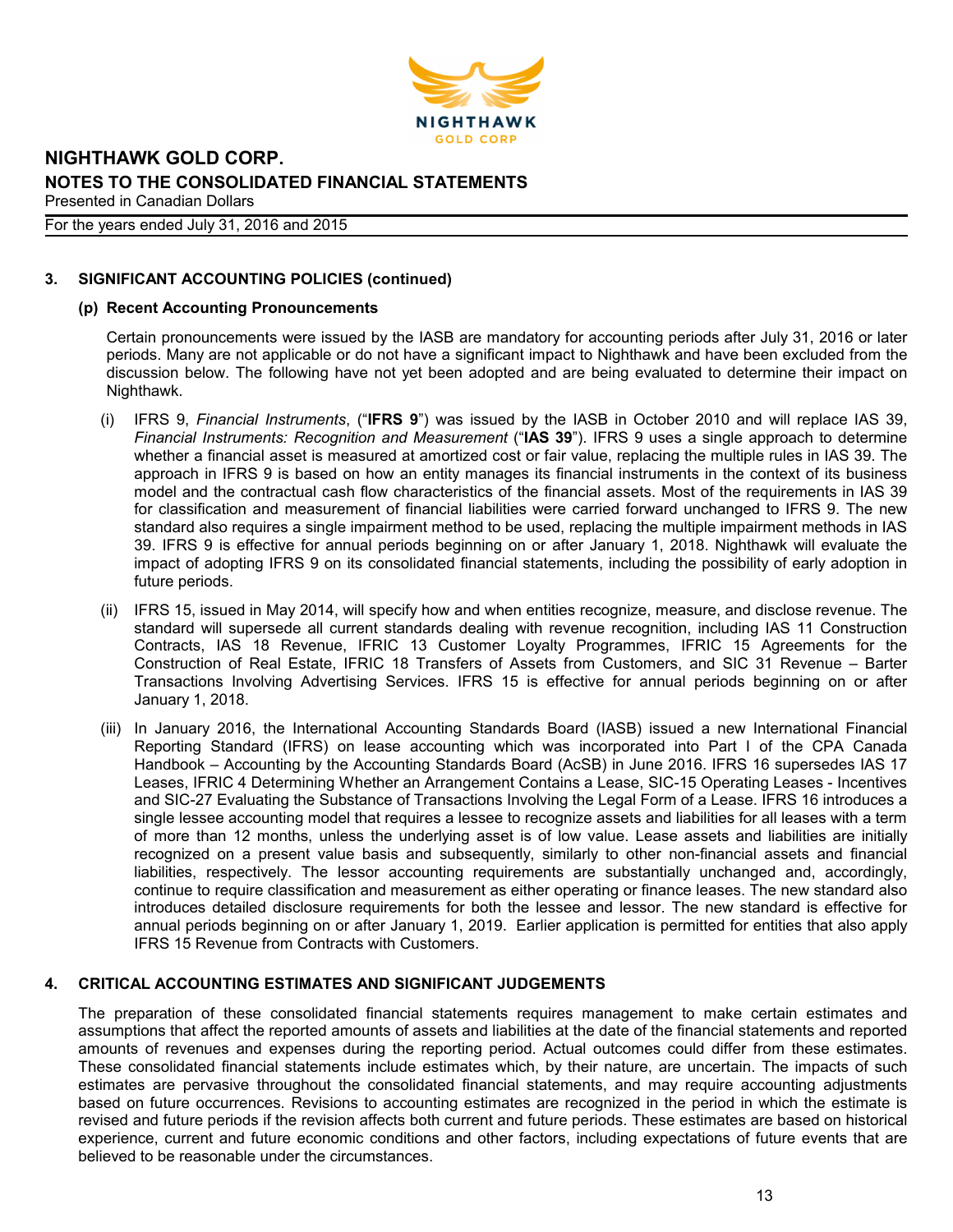

#### For the years ended July 31, 2016 and 2015

## **4. CRITICAL ACCOUNTING ESTIMATES AND SIGNIFICANT JUDGEMENTS (continued)**

Significant assumptions about the future and other sources of estimation and judgemental uncertainty that management has made at the consolidated statement of financial position reporting date, that could result in a material adjustment to the carrying amounts of assets and liabilities, in the event that actual results differ from assumptions made, relate to, but are not limited to, the following:

- (i) Nighthawk assesses the carrying value of exploration and evaluation assets at each reporting period to determine whether any indication of impairment exists. When an impairment exists, the calculation of recoverable amount requires the use of estimates and assumptions such as long-term commodity prices, discount rates, recoverable metals, and operating performance;
- (ii) the calculation of the fair value of warrants, broker warrants and stock options issued by Nighthawk requires the use of estimates of inputs in the Black-Scholes option pricing valuation model;
- (iii) in connection with the issuance of the Secured Notes, holders received 3,400,000 Secured Note Warrants as additional consideration. Nighthawk has allocated the total principal received between the debt and equity components based on the residual method. The carrying value of the equity instrument was valued as the principal less the fair value of the debt element. The calculation of the fair value of the debt element required management to estimate a grant date discount rate derived from reviewing comparable entities with outstanding convertible debentures and estimating the effective interest rate assuming no conversion feature;
- (iv) the calculation of the reclamation liability and provision for service obligation, being the present value of the estimated costs to restore the properties is discounted at rates which reflect current market assessments and the risks specific to the liability. The calculation requires management to estimate the total restoration costs, timing of remediation and an appropriate discount rate; and
- (v) valuation of deferred income taxes.

# **5. ACQUISITION OF SUPERIOR COPPER CORPORATION**

On May 28, 2016, Nighthawk acquired all of the outstanding common shares of Superior Copper Corporation ("**Superior**") by way of a plan of arrangement (the "**Superior Transaction**"). The principal assets of Superior included cash and the Superior Project *(note 7)*. Former Superior shareholders received 54,285,714 common shares of Nighthawk, representing approximately 48.15% of Nighthawk's common shares issued and outstanding post Superior Transaction.

In accordance with IFRS 3, Business Combinations, this transaction does not meet the definition of a business combination as the primary assets (cash and a mineral property) have not commenced principal operations and are in the exploration stage. Consequently, the transaction has been recorded as an acquisition of an asset.

On May 28, 2016, a total of 54,285,714 common shares valued at \$9,228,571, were issued for the acquisition of Superior. Replacement stock options and warrants were also issued and were valued at \$183,809 and \$651, respectively. Nighthawk also incurred transaction costs which amounted to \$105,999. As a result, total consideration paid for the net assets of Superior was \$9,519,030.

The purchase price of \$9,519,030 was allocated to the assets acquired and the liabilities assumed based on the fair value of the total consideration at the date of acquisition. All financial assets acquired and financial liabilities assumed were recorded at fair value.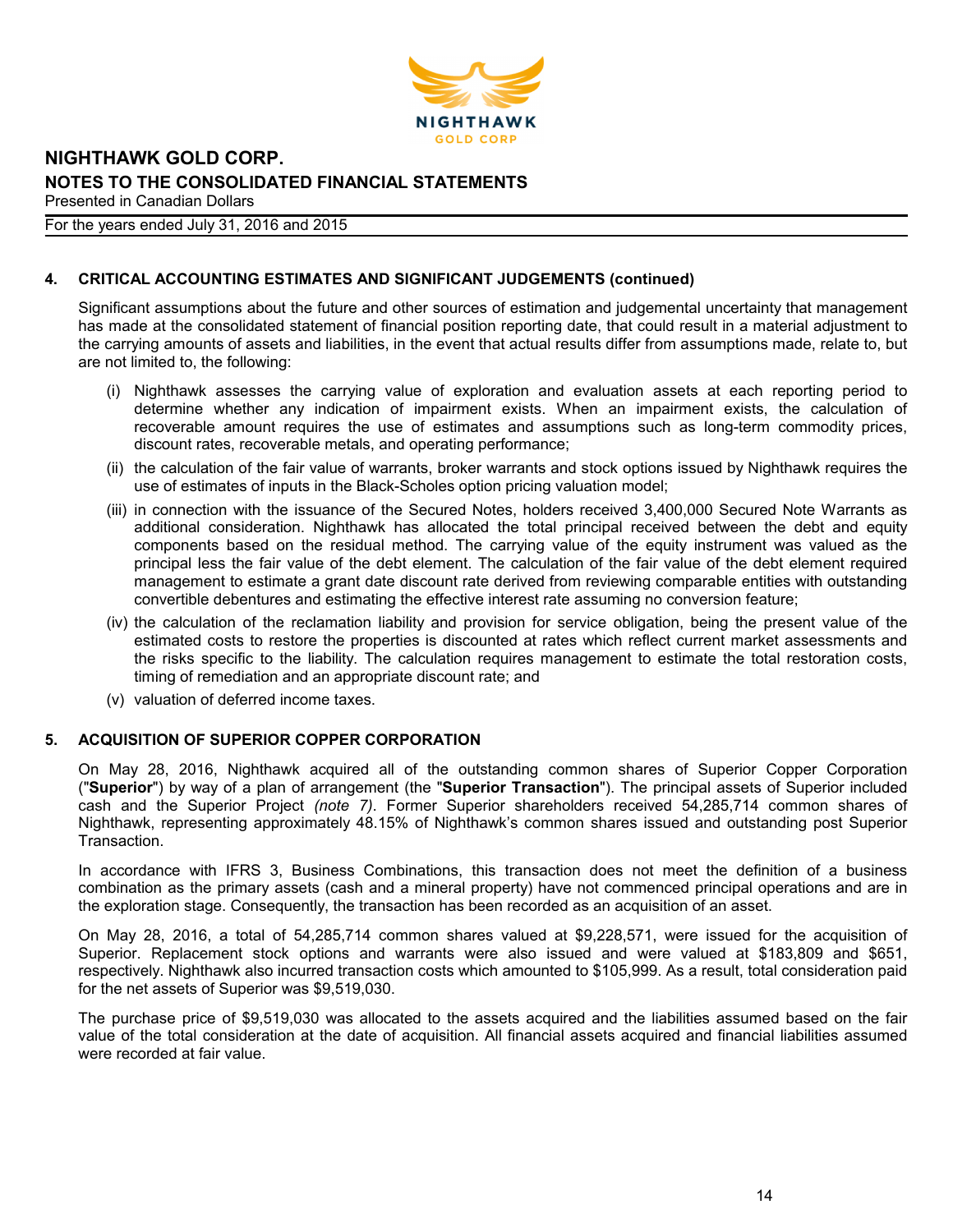

For the years ended July 31, 2016 and 2015

# **5. ACQUISITION OF SUPERIOR COPPER CORPORATION (continued)**

The excess of the consideration paid over the amounts assigned to the acquired assets was allocated to the exploration and evaluation assets acquired. The purchase price to acquire Superior has been allocated as follows:

| Cash<br><b>Current assets</b><br>Exploration and evaluation assets - Superior Project<br><b>Current liabilities</b> | \$ | 3,618,165<br>59,834<br>5,925,531<br>(84, 500) |
|---------------------------------------------------------------------------------------------------------------------|----|-----------------------------------------------|
| Net assets                                                                                                          | \$ | 9,519,030                                     |
| Share consideration<br>Replacement stock options<br>Replacement warrants<br><b>Transaction costs</b>                | \$ | 9,228,571<br>183,809<br>651<br>105,999        |
| Total consideration                                                                                                 | S  | 9,519,030                                     |

## **6. RESTRICTED CASH**

During the year ended July 31, 2011, Nighthawk posted two irrevocable standby letters of credit with a Canadian chartered bank in the amount of \$401,000 (collectively, the "**Permit LOC's**") to provide security under its land use permit and water access licence for the existing reclamation work associated with the Damoti Reclamation Obligation *(notes 7 and 10)* as well as with its exploration activities relating to the Indin Lake Gold Property in the Northwest Territories, Canada. In March 2012, Nighthawk posted additional security of \$78,000 (the "**Additional Security**") upon receiving approval on its updated land use permit, which was submitted to support its expanded exploration activities on its Indin Lake Gold Property. The updated land use permit and the water access licence are valid until February 2019. The Permit LOC's are secured by guaranteed investment certificates (the "**Permit GIC's**") at a Canadian chartered bank for the same amount. The Permit GIC's and the Additional Security may be recovered by Nighthawk at expiration of the land use permit and water access licence in absence of any environmental disturbances provided Nighthawk carries out activities to satisfy the Damoti Reclamation Obligation.

On January 26, 2012, under the terms of its agreement to acquire 100% ownership of the mineral claims and leases of the former producing Colomac Gold Mine (the "**Colomac Gold Project**") *(note 7)*, Nighthawk entered into three letters of credit totaling \$5,000,000 at a Canadian chartered bank in favour of Aboriginal Affairs and Northern Development Canada ("**AANDC**") to secure Nighthawk's service obligation to perform reclamation services on three other sites as follows: \$3,000,000 for the Diversified site, \$1,000,000 for the Spider Lake site and \$1,000,000 for the Chalco Lake site (collectively, the "**Colomac LOC's**") *(note 9)*. The Colomac LOC's are secured by guaranteed investment certificates (the "**Colomac GIC's**") at a Canadian chartered bank for the same amounts. Upon completion of the service obligation with respect to each reclamation site to the satisfaction of an independent third party engineer, the Colomac LOC's with respect to each site will be released and the hold restriction on the related Colomac GIC will be eliminated. At any time, the Company may terminate the liability relating to this service obligation, but as a consequence would relinquish the related Colomac GIC still held as security against the Colomac LOC's at that time.

In Fiscal 2013, the reclamation activities at the Chalco Lake site were completed and the approval of the third party engineer was obtained. As a result, the Colomac LOC with respect to the Chalco Lake site was released and the hold restriction on \$1,000,000 was eliminated at that time *(note 9)*.

|                                        | Permit<br>security | Colomac<br>GIC's | Total<br>restricted cash |
|----------------------------------------|--------------------|------------------|--------------------------|
| Balance - July 31, 2014, 2015 and 2016 | 479.000 \$         |                  | 4,000,000 \$ 4,479,000   |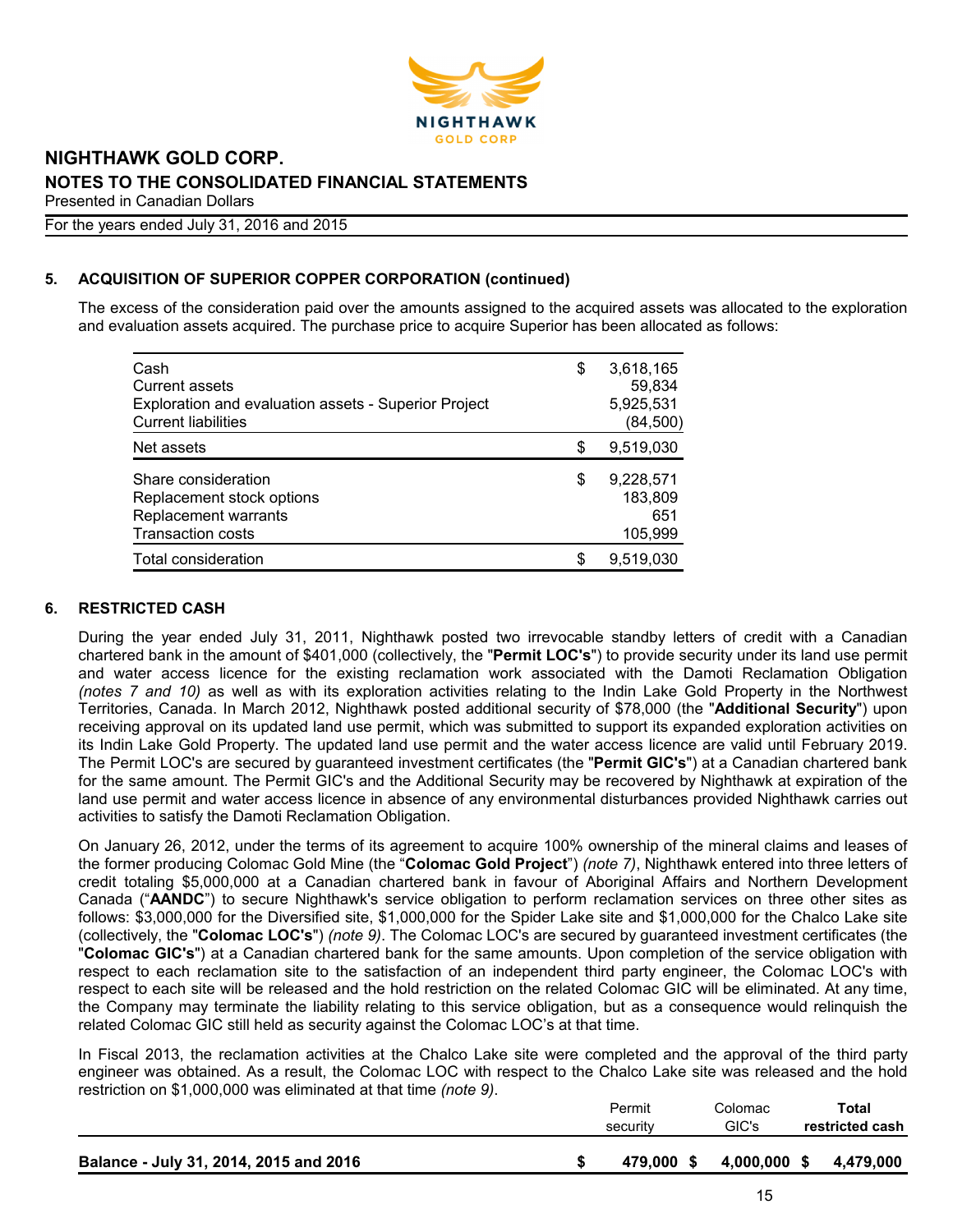

For the years ended July 31, 2016 and 2015

# **7. EXPLORATION AND EVALUATION ASSETS**

| <b>Mineral Property</b>                                                                                         | Option &<br>acquisition<br>costs |   | Exploration | <b>Balance</b><br>July 31,<br>2015 |    | Option &<br>acquisition<br>costs  |    | <b>Exploration</b>                        |      | <b>Balance</b><br><b>July 31,</b><br>2016 |
|-----------------------------------------------------------------------------------------------------------------|----------------------------------|---|-------------|------------------------------------|----|-----------------------------------|----|-------------------------------------------|------|-------------------------------------------|
| Indin Lake Gold Property \$10,551,501                                                                           |                                  | S | 27,203,593  | \$<br>37,755,094                   | S  | 10,138,739                        | S  | 29,214,686                                | S.   | 39,353,425                                |
| <b>Mineral Property</b>                                                                                         |                                  |   |             |                                    |    | <b>Superior</b><br><b>Project</b> |    | <b>Indin Lake</b><br><b>Gold Property</b> |      | Total                                     |
| Balance - July 31, 2014                                                                                         |                                  |   |             |                                    | \$ |                                   | \$ | 32,793,195                                | - \$ | 32,793,195                                |
| Option payments<br>Acquisition costs<br>Exploration expenditures <sup>(a)</sup>                                 |                                  |   |             |                                    |    |                                   |    | 300,000<br>118.085<br>4,543,814           |      | 300,000<br>118,085<br>4,543,814           |
| Balance - July 31, 2015                                                                                         |                                  |   |             |                                    |    |                                   |    | 37,755,094                                |      | 37,755,094                                |
| Acquisition costs<br>Exploration expenditures <sup>(a)</sup><br>Write-down of exploration and evaluation assets |                                  |   |             |                                    |    | 5,925,531<br>6,817<br>(5,932,348) |    | 137.238<br>2.910.372<br>(1,449,279)       |      | 6,062,769<br>2,917,189<br>(7, 381, 627)   |
| <b>Balance - July 31, 2016</b>                                                                                  |                                  |   |             |                                    | \$ |                                   |    | 39,353,425                                | S    | 39,353,425                                |

(a) Expenditures for the years ended July 31, 2016 includes \$161,002 (2015 - \$225,035) of capitalized stock-based compensation.

## **(a) Indin Lake Gold Property**

In August 2008, Nighthawk acquired 6 mining leases and 6 mining claims (the "**Damoti Lake Property**") which lie within Nighthawk's Indin Lake Gold Property in the Indin Lake Greenstone Belt located approximately 200 kilometres north of Yellowknife, Northwest Territories. The Damoti Lake Property is subject to an existing 2% net smelter return royalty. Upon acquisition, a reclamation obligation existed at the Damoti Lake Property (the "**Damoti Reclamation Obligation**"). At the time of acquisition, the estimated cost of the Damoti Reclamation Obligation could not be reliably measured. Nighthawk has since carried out environmental assessments using a third party specialist and has estimated the cost of the Damoti Reclamation Obligation to be \$401,150 *(note 10)*. Nighthawk has capitalized the Damoti Reclamation Obligation, and related assessment costs, as acquisition costs related to the Damoti Lake Property as the liability was assumed at acquisition. During the year ended July 31, 2016, Nighthawk incurred \$104,038 (2015 - \$64,231) of assessment costs which have been capitalized as acquisition costs.

Under agreements dated January 7, 2011, and as amended on April 4, 2013, Nighthawk acquired a 100% interest in 15 mining leases and 3 mining claims (the "**Indin Lake Properties**") within the Indin Lake Greenstone Belt, subject to existing net smelter royalties on certain claims ranging from 2% to 5%, by making payments of cash and shares totalling \$725,000. In January and April 2011, Nighthawk staked 107 additional mining claims in the Northwest Territories which link the Indin Lake Properties and the Damoti Lake Property, thereby consolidating much of the Indin Lake Gold Property's ground.

In January 2012, Nighthawk completed an agreement to acquire 100% ownership of the mineral claims and leases of the Colomac Gold Project, located within the Indin Lake Greenstone Belt and contiguous to and surrounded by Nighthawk's existing Indin Lake Gold Property in the Northwest Territories, from AANDC. As consideration for the Colomac Gold Project, Nighthawk committed to perform reclamation services on three other sites within the Indin Lake Gold Property land package which are the responsibility of AANDC: the Diversified, Chalco Lake, and Spider Lake sites. The obligation for the services is to be carried out on behalf of AANDC to a maximum of \$5,000,000. See note 9 for further details on the provision for service obligation remaining at July 31, 2016. The Company did not assume the reclamation liabilities of these three sites and is not responsible for any historical environmental liabilities associated with the Colomac Gold Project. At any time, the Company may terminate the liability relating to this service obligation, but as a consequence would relinquish the related Colomac GIC still held as security against the Colomac LOC's at that time.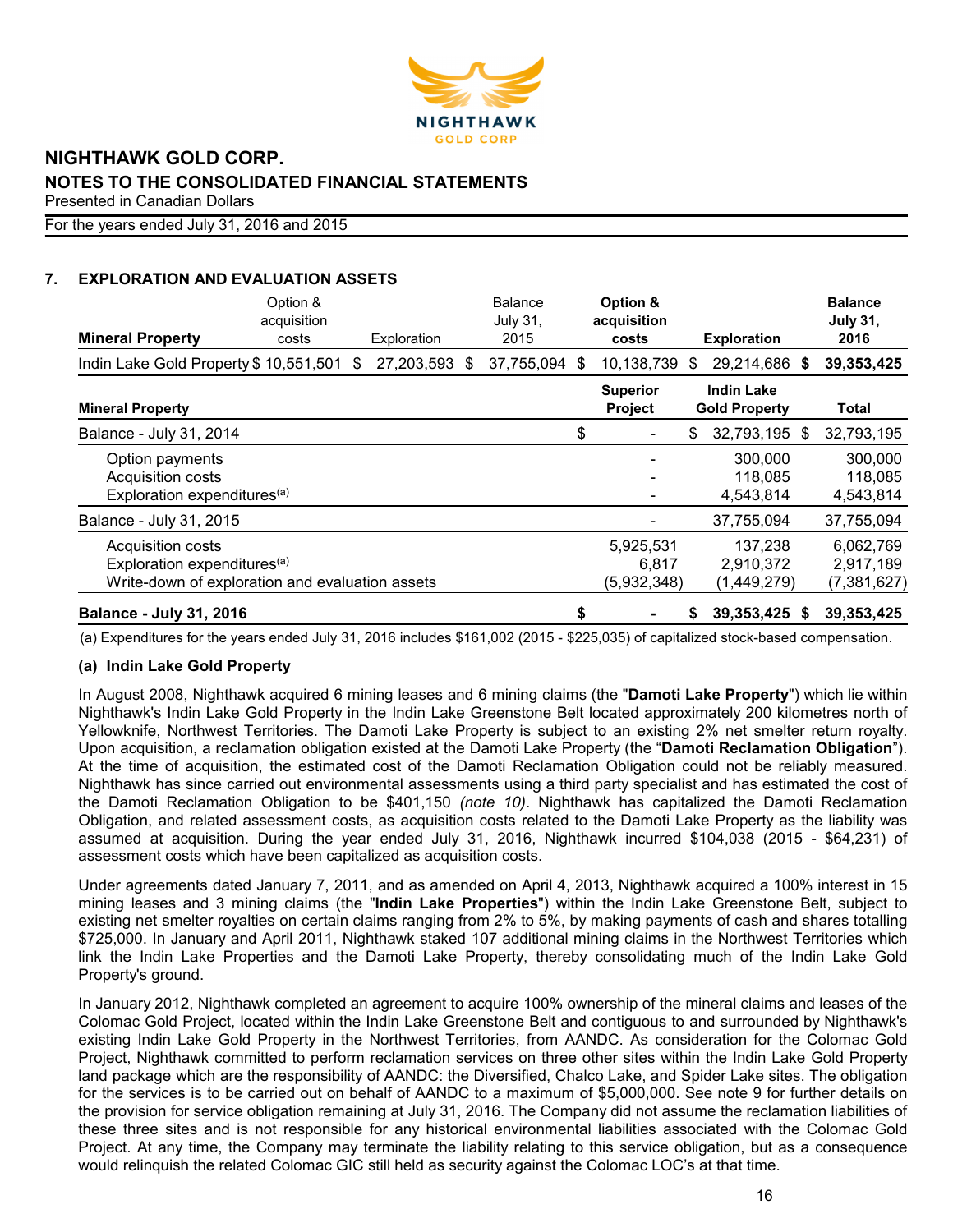

#### For the years ended July 31, 2016 and 2015

# **7. EXPLORATION AND EVALUATION ASSETS (continued)**

## **(a) Indin Lake Gold Property (continued)**

Under an agreement dated December 18, 2013 and subsequently terminated on December 29, 2015, Nighthawk was granted an option to acquire a 100% interest in 4 contiguous mining leases adjacent to Nighthawk's existing Indin Lake Gold Property, known as the Kim and Cass mining leases. To exercise this option, Nighthawk was required to make payments totalling \$1,550,000 in tranches as follows:

- Upon execution of the agreement: \$125,000 in cash (paid);
- Upon execution of the agreement: \$125,000 (paid through the issuance of 353,669 common shares);
- On or before December 31, 2014: \$300,000 (settled by payment of \$150,000 in cash and the issuance of 462,392 common shares valued at \$138,718. The number of common shares issued was calculated based on the 30-day volume weighted average share price as of December 5, 2014 (\$0.324); the fair value of the common shares issued was calculated based on the closing common share price on December 5, 2014 (\$0.30), resulting in a gain on settlement of mineral property option payment of \$11,282);
- On or before December 31, 2015: \$450,000; and
- On or before December 31, 2016: \$550,000.

On December 29, 2015, Nighthawk terminated the option on the Kim and Cass mining leases. As a result, the payments due on December 31, 2015 and 2016 were not made and therefore the capitalized costs associated with these leases of \$1,449,279 were written off during the year. This was evaluated by determining total acquisition and option payments incurred as well as an estimate of drilling costs on the Kim and Cass mining leases.

## **(b) Superior Project**

On May 28, 2016, the Company acquired Superior pursuant to plan of arrangement *(note 5)*. A purchase price allocation of \$5,925,531 was allocated to the Superior Project.

The Superior Project is a 100% owned land position which is located in the Batchawana Bay area, approximately 85 kilometres northwest of Sault Ste. Marie, Ontario.

No further exploration expenditures are budgeted to be spent on the Superior Project as as the Company's focus is its Indin Lake Gold Property. As a result, the carrying value of the Superior Project is unlikely to be recovered from development or sale and a write-down of \$5,932,348 has been recorded on the consolidated statement of comprehensive loss for the year ended July 31, 2016.

# **8. SECURED NOTES**

|                                                                                                                                                                |   | <b>Issued</b><br><b>November 20, 2015</b> |
|----------------------------------------------------------------------------------------------------------------------------------------------------------------|---|-------------------------------------------|
| Present value of the principal - \$850,000 payable May 20, 2017<br>Present value of the interest - \$156,876 payable semi-annually<br><b>Transaction costs</b> | S | 679.686<br>133,319<br>(43, 728)           |
| Total liability component at issuance of Secured Notes<br>Equity component allocated to Secured Note Warrants (by deduction)                                   |   | 769.277<br>36,995                         |
| Net proceeds of Secured Notes                                                                                                                                  |   | 806,272                                   |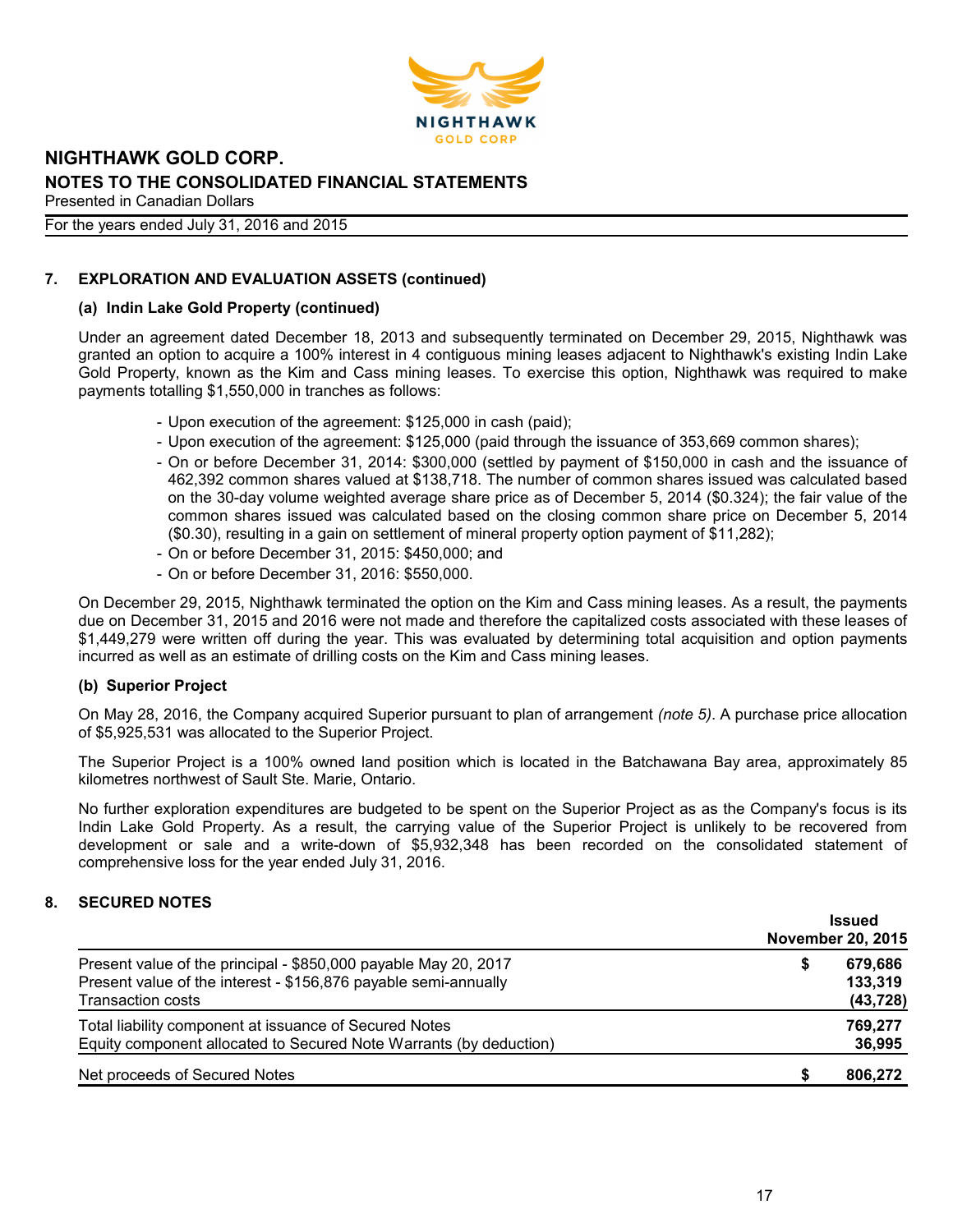

For the years ended July 31, 2016 and 2015

# **8. SECURED NOTES (continued)**

|                                                  | Liability<br>component |
|--------------------------------------------------|------------------------|
| Balance - July 31, 2015                          |                        |
| Liability component at issuance of Secured Notes | 769.277                |
| Interest and accretion                           | 146,762                |
| Cash repayments                                  | (916, 039)             |
| <b>Balance - July 31, 2016</b>                   |                        |

On November 20, 2015, Nighthawk completed a non-brokered private placement offering of secured notes (the "**Secured Notes**") for a principal amount of \$850,000. The Secured Notes paid interest at a rate of 12% per annum, compounded monthly, payable in cash semi-annually, and were secured by a general security agreement on the real and personal property of Nighthawk. Nighthawk had the ability to prepay the Secured Notes without penalty, provided that any interest owed to the date of prepayment was also paid to the Secured Note holders. In July 2016, the Company repaid the Secured Notes in cash. In connection with the issuance of the Secured Notes, the Secured Note holders were issued 3,400,000 warrants (the "**Secured Note Warrants**"). Each Secured Note Warrant entitled the holder to acquire one common share at an exercise price of \$0.15 per share until May 20, 2017. As the Secured Notes were repaid within a year from issuance, the expiry date of the Secured Notes Warrants was reduced to November 20, 2016 *(note 11(b))*.

The Secured Notes are classified as a liability, with the exception of the portion relating to the Secured Note Warrants, resulting in the carrying value of the Secured Notes being less than its face value. The discount is being accreted over the term of the Secured Notes, utilizing the effective interest rate method at an interest rate of 18.8% and using a 15% discount rate. Transaction costs of \$43,728 associated with the Secured Notes were prorated between the debt (\$41,932) and equity components (\$1,796). Those allocated to the debt portion of the Secured Notes are deferred and accreted over the term of the Secured Notes. An amount of \$146,762 in interest and accretion was recorded on the statement of comprehensive loss for the year ended July 31, 2016 (2015 - \$nil).

In July 2016, Nighthawk repaid \$850,000 of outstanding principal and \$66,039 of interest of the Secured Notes in cash. As a result, the Secured Notes were repaid in full and the general security on Nighthawk's real and personal property has been removed from title.

# **9. PROVISION FOR SERVICE OBLIGATION**

As consideration for the Colomac Gold Project *(note 7)*, Nighthawk agreed to perform reclamation services on three other sites within the Indin Lake Gold Property land package which are the responsibility of AANDC: Diversified, Chalco Lake, and Spider Lake. The obligation for the reclamation services is to be carried out on behalf of AANDC to a maximum of \$5,000,000. Upon closing, Nighthawk entered into the Colomac LOC's totaling \$5,000,000 in favour of AANDC to secure Nighthawk's obligation to perform the services for each site. The Colomac LOC's are secured by the Colomac GIC's at a Canadian chartered bank for the same amounts *(note 6)*. Nighthawk did not assume the reclamation liabilities of these three sites. Upon completion of the service obligation with respect to each site to the satisfaction of an independent third party engineer, the Colomac LOC's with respect to each site will be released and the hold restriction on the related Colomac GIC will be eliminated. At any time, the Company may terminate the liability relating to this service obligation, but as a consequence would relinquish the related Colomac GIC still held as security against the Colomac LOC's at that time. In March 2013, the reclamation activities at the Chalco Lake site were completed upon approvals of the third party engineer.

**Service Obligation**

| Balance - July 31, 2014, 2015 and 2016 | 3,012,314 |
|----------------------------------------|-----------|
|                                        |           |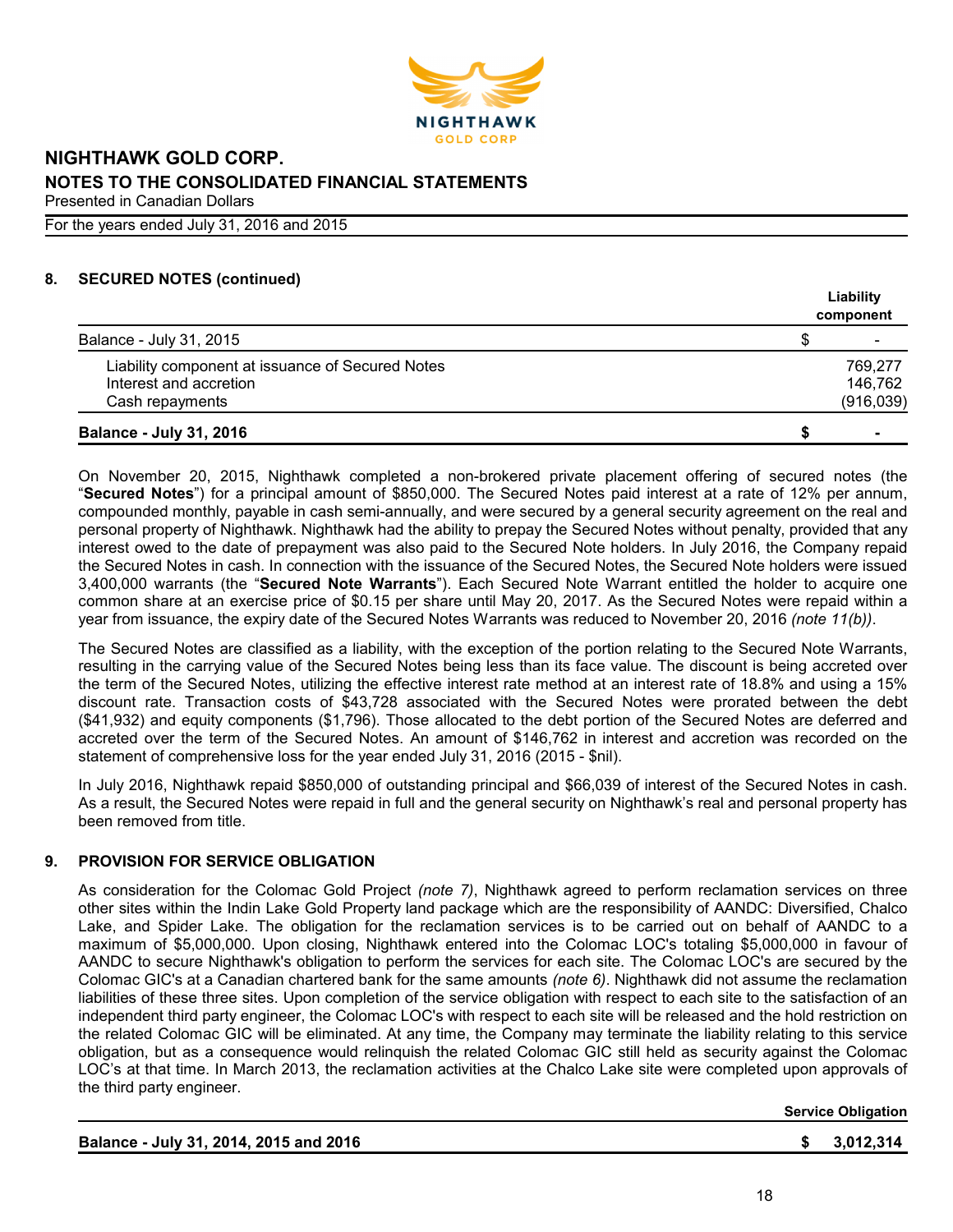

For the years ended July 31, 2016 and 2015

## **10. RECLAMATION PROVISION**

Upon acquisition of the Damoti Lake Property *(note 7)*, the Damoti Reclamation Obligation existed at the Damoti Lake Property. At the time of acquisition, the estimated cost of the Damoti Reclamation Obligation could not be reliably measured. Nighthawk has since carried out environmental assessments using a third party specialist and estimated the cost of the Damoti Reclamation Obligation to be \$401,150. Nighthawk posted the Permit GIC's, to secure the Permit LOC's, and remitted the Additional Security for an amount of \$479,000 *(note 6)* to provide security under its land use permit and water access licence for the Damoti Reclamation Obligation as well as for exploration activities relating to the Indin Lake Gold Property.

|                                        | Amount  |
|----------------------------------------|---------|
| Balance - July 31, 2014, 2015 and 2016 | 401.150 |

## **11. SHARE CAPITAL**

- **(a) Common Shares**
	- **Authorized Capital**  Unlimited common shares **Issued**

| <b>Balance - July 31, 2016</b>                                   | 134,380,491 \$      | 53,168,940      |
|------------------------------------------------------------------|---------------------|-----------------|
| Fair value of warrants and stock options transferred on exercise |                     | 5,820           |
| Issuance of common shares on exercise of stock options           | 129,974             | 38,992          |
| Issuance of common shares on exercise of warrants                | 400.000             | 60,000          |
| Tax effect of share issue costs                                  |                     | 56,702          |
| <b>Issue costs</b>                                               |                     | (226, 807)      |
| Flow-through share premium                                       |                     | (1,250,000)     |
| Issued for cash - flow-through private placement                 | 16,666,667          | 5,000,000       |
| Issued for cash - private placement                              | 4,444,444           | 1,000,000       |
| Issuance of shares on acquisition of Superior Copper (note 5)    | 54,285,713          | 9,228,571       |
| Balance - July 31, 2015                                          | 58,453,693          | 39,255,662      |
| Issuance of common shares for mineral property option (note 7)   | 462,392             | 138,718         |
| Balance - July 31, 2014                                          | 57,991,301          | 39,116,944<br>S |
|                                                                  | Number of<br>shares | Consideration   |

In June 2016, Nighthawk completed a non-brokered private placement financing of 4,444,444 common shares (the "**June 2016 Common Shares**") at a price of \$0.225 per June 2016 Common Share and 16,666,667 flow-through shares (the "**June 2016 FT Shares**") at a price of \$0.30 per June 2016 FT Share for gross proceeds of \$6,000,000. Share issue costs in relation to the financing were \$226,807.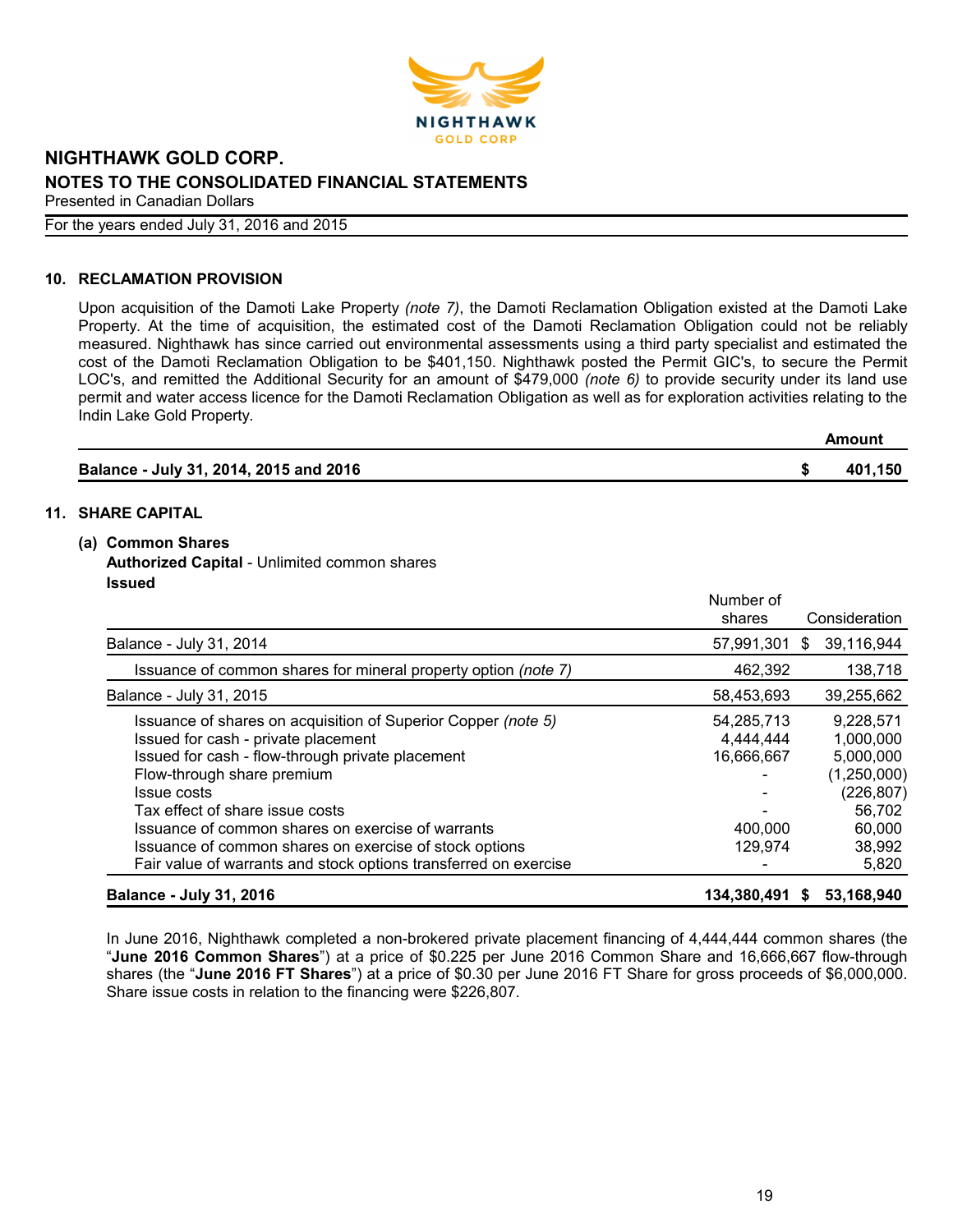

For the years ended July 31, 2016 and 2015

# **11. SHARE CAPITAL (continued)**

#### **(b) Warrants**

|                                                           | <b>Number of</b>      |                          |                           |  |
|-----------------------------------------------------------|-----------------------|--------------------------|---------------------------|--|
|                                                           | Number of<br>warrants | broker<br>warrants       | <b>Allocated</b><br>value |  |
| Balance - July 31, 2014 and 2015                          | 10,000,000            | 1,200,000                | 1,496,523                 |  |
| Secured Note Warrants (note 8)                            | 3,400,000             | -                        | 36,995                    |  |
| Superior Warrants (note 5) and (note 11(a))               | 2,255,287             | ۰                        | 651                       |  |
| <b>Exercise of Secured Note Warrants</b>                  | (400,000)             | $\overline{\phantom{0}}$ | (4, 352)                  |  |
| Expiry of warrants, broker warrants and Superior Warrants | (12,255,287)          | (1,200,000)              | (1, 497, 174)             |  |
| <b>Balance - July 31, 2016</b>                            | 3,000,000             | $\blacksquare$           | 32,643                    |  |

During the year ended July 31, 2016, the Secured Note Warrants were issued having a fair value of \$36,995 as described in note 8.

On December 25, 2015, 10,000,000 warrants and 1,200,000 broker warrants relating to a private placement in June 2014 expired unexercised. On July 24, 2016, 2,255,287 Superior Warrants related to the Superior Transaction *(note 5)* expired unexercised.

A summary of Nighthawk's outstanding warrants at July 31, 2016 is presented below:

|                                      | Number of |                       |                   |
|--------------------------------------|-----------|-----------------------|-------------------|
| <b>Issue date</b>                    | warrants  | <b>Exercise price</b> | Expiry date       |
| Secured Note Warrants <sup>(a)</sup> | 3.000.000 | \$0.15                | November 20, 2017 |

(a) Subsequent to year end, 3,000,000 Secured Note Warrants were exercised.

Option pricing models require the use of highly subjective estimates and assumptions including the expected stock price volatility. Volatility is based on the historical volatility of Nighthawk. Changes in the underlying assumptions can materially affect the fair value estimates.

# **(c) Contributed Surplus**

#### **Share-based Payment Reserve**

| <b>Balance - July 31, 2016</b>                            |   | 9,978,865 |
|-----------------------------------------------------------|---|-----------|
| Expiry of warrants, broker warrants and Superior Warrants |   | 1,497,174 |
| Exercise of stock options                                 |   | (1,468)   |
| Stock-based compensation                                  |   | 833,955   |
| Balance - July 31, 2015                                   |   | 7,649,204 |
| Stock-based compensation                                  |   | 746,169   |
| Balance - July 31, 2014                                   | S | 6,903,035 |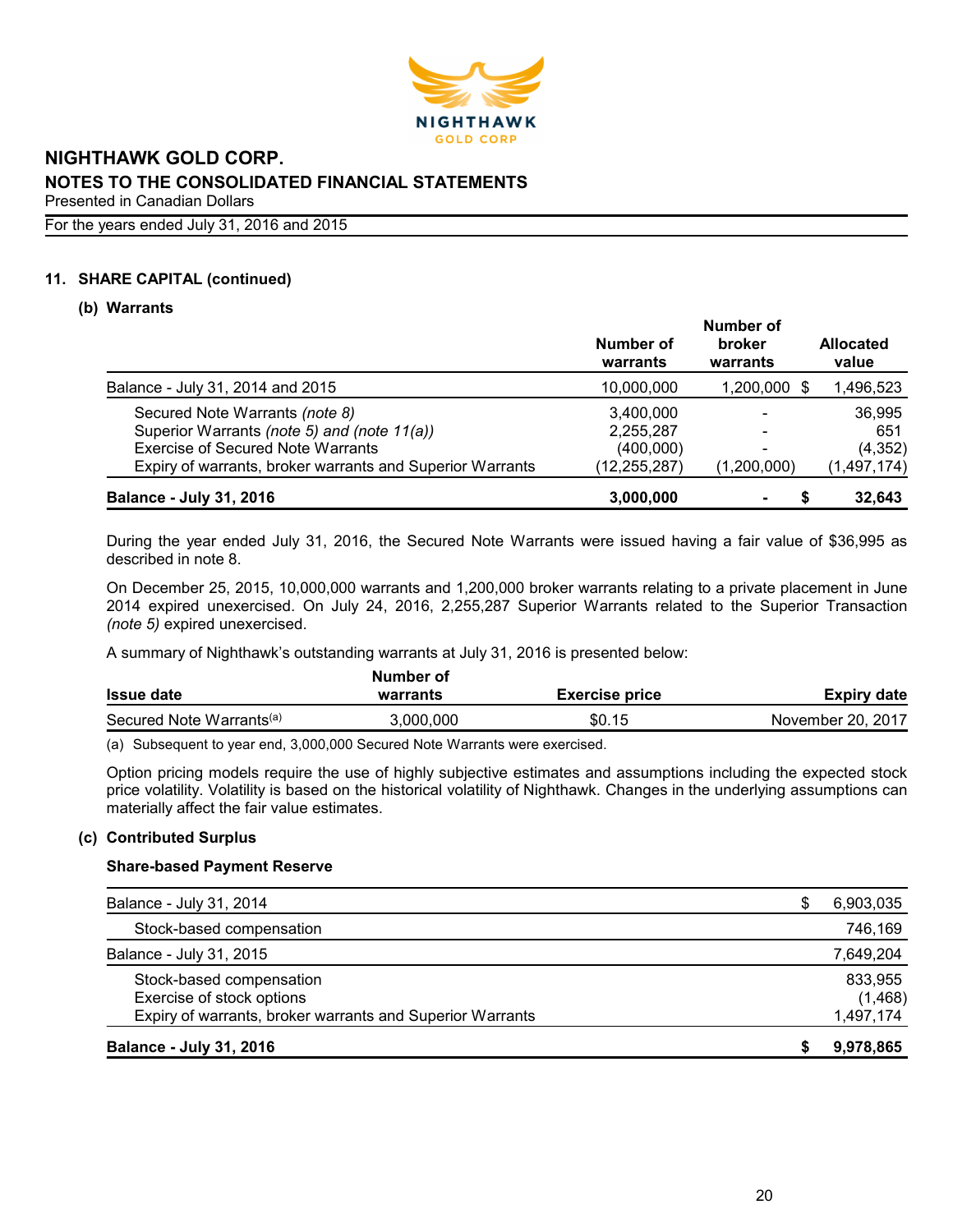

For the years ended July 31, 2016 and 2015

## **11. SHARE CAPITAL (continued)**

## **(c) Contributed Surplus (continued)**

## **Stock Options**

Nighthawk has a stock option plan under which stock options may be granted to Nighthawk's directors, senior officers, employees, consultants and consultant companies. The stock option plan: (i) provides that the number of common shares reserved for issuance, within a one year period, to any one optionee, shall not exceed 5% of the outstanding common shares; (ii) provides the maximum number of common shares reserved for issuance pursuant to options granted to insiders may not exceed 10%; (iii) and contains other provisions to ensure the stock option plan is compliant with stock exchange regulations. The options granted vest immediately or as otherwise determined by Nighthawk's Board of Directors.

|                                                                                                        | Number of<br>options                                | Weighted<br>average<br>exercise price |
|--------------------------------------------------------------------------------------------------------|-----------------------------------------------------|---------------------------------------|
| Balance - July 31, 2014                                                                                | 1,646,000 \$                                        | 0.59                                  |
| Granted<br><b>Expired</b>                                                                              | 3,150,000<br>(50,000)                               | 0.34<br>1.16                          |
| Balance - July 31, 2015                                                                                | 4,746,000                                           | 0.42                                  |
| Granted<br>Options granted in relation to Superior Transaction (note 5)<br>Exercised<br><b>Expired</b> | 5,365,000<br>2,315,150<br>(129, 974)<br>(1,402,000) | 0.22<br>0.50<br>0.30<br>0.41          |
| <b>Balance - July 31, 2016</b>                                                                         | 10,894,176 \$                                       | 0.33                                  |

During the years ended July 31, 2016 and 2015, the following stock options were issued and valued using the Black-Scholes option pricing model parameters listed below (in each case with no dividends and a nil forfeiture rate):

|                          |                      |                       |                                  | <b>Black-Scholes option pricing parameters</b> |                                 |                             |                   |
|--------------------------|----------------------|-----------------------|----------------------------------|------------------------------------------------|---------------------------------|-----------------------------|-------------------|
| <b>Expiry date</b>       | Number of<br>options | <b>Exercise price</b> | <b>Grant date</b><br>stock price | <b>Risk-free</b><br>interest rate              | <b>Expected life</b><br>(years) | <b>Volatility</b><br>factor | <b>Fair value</b> |
| Year ended July 31, 2016 |                      |                       |                                  |                                                |                                 |                             |                   |
| December 1, 2020         | 2.285.000            | \$0.15                | \$0.045                          | 0.80%                                          | 5.0                             | 113%                        | \$0.03            |
| June 8, 2021             | 2.630.000            | \$0.25                | \$0.235                          | 0.72%                                          | 5.0                             | 116%                        | \$0.19            |
| July 4, 2021             | 450.000              | \$0.37                | \$0.37                           | $0.60\%$                                       | 5.0                             | 117%                        | \$0.30            |
| Year ended July 31, 2015 |                      |                       |                                  |                                                |                                 |                             |                   |
| December 17, 2019        | 3.150.000            | \$0.34                | \$0.30                           | 1.32%                                          | 5.0                             | 113%                        | \$0.24            |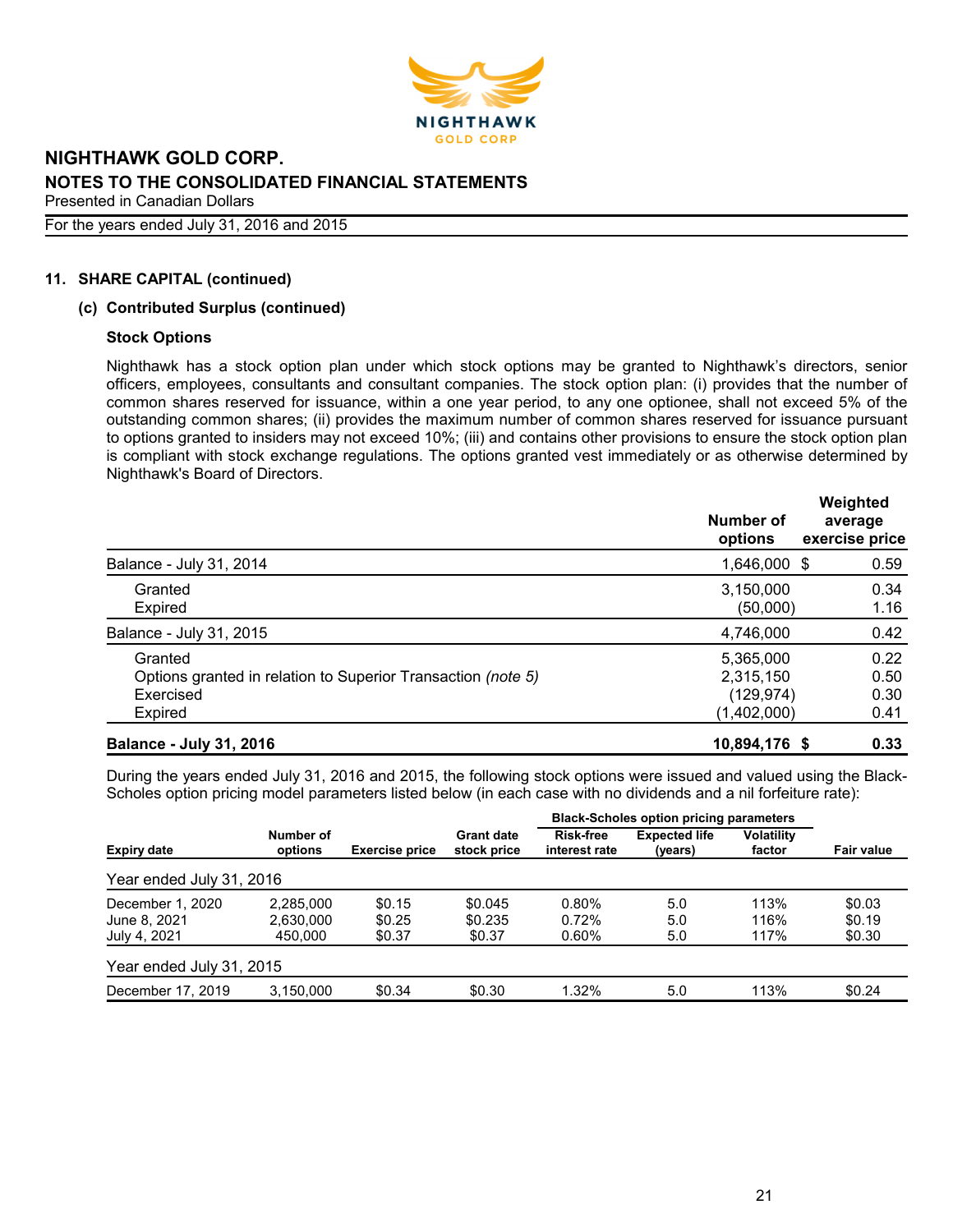

For the years ended July 31, 2016 and 2015

## **11. SHARE CAPITAL (continued)**

## **(c) Contributed Surplus (continued)**

A summary of Nighthawk's outstanding stock options at July 31, 2016 is presented below:

| <b>Expiry date</b> | <b>Options</b><br>outstanding | <b>Options</b><br>exercisable | <b>Exercise price</b> | weignted average<br>remaining life<br>(years) |
|--------------------|-------------------------------|-------------------------------|-----------------------|-----------------------------------------------|
| August 11, 2016    | 48,740                        | 48,740                        | \$0.30                | 0.1                                           |
| January 17, 2017   | 81,233                        | 81,233                        | \$0.30                | 0.5                                           |
| September 13, 2017 | 129,974                       | 129,974                       | \$0.30                | 1.1                                           |
| January 29, 2018   | 113,726                       | 113,726                       | \$0.30                | 1.5                                           |
| July 15, 2018      | 680,000                       | 680,000                       | \$0.60                | 2.0                                           |
| November 29, 2018  | 364,000                       | 364.000                       | \$0.50                | 2.3                                           |
| March 12, 2019     | 747,347                       | 747.347                       | \$0.46                | 2.6                                           |
| June 10, 2019      | 901,689                       | 901,689                       | \$0.61                | 2.9                                           |
| August 12, 2019    | 162,467                       | 162.467                       | \$0.61                | 3.0                                           |
| December 17, 2019  | 2,300,000                     | 2,300,000                     | \$0.34                | 3.4                                           |
| December 1, 2020   | 2,285,000                     | 2,285,000                     | \$0.15                | 4.3                                           |
| June 8, 2021       | 2,630,000                     | 2,630,000                     | \$0.25                | 4.9                                           |
| July 4, 2021       | 450,000                       | 250,000                       | \$0.37                | 4.9                                           |
|                    | 10,894,176                    | 10,694,176                    | \$0.33                | 3.7                                           |

The weighted average exercise price of the outstanding and exercisable options was \$0.33. The weighted average remaining contractual life of outstanding options is 3.7 years.

Option pricing models require the use of highly subjective estimates and assumptions including the expected stock price volatility. Volatility is based on the historical volatility of Nighthawk. Changes in the underlying assumptions can materially affect the fair value estimates.

The options issued to non-employees were valued using the fair value of the equity instrument granted in the absence of a reliable estimate of the fair value of the goods or services received.

## **12. INCOME TAXES**

Income taxes has been calculated as follows:

| For the years ended July 31,                            |    | 2016             | 2015                 |
|---------------------------------------------------------|----|------------------|----------------------|
|                                                         |    |                  | (Restated - Note 18) |
| Loss before income taxes                                | S. | $(8,765,432)$ \$ | (1,228,130)          |
| Canadian combined federal and provincial tax rate       |    | 26.50 %          | 26.50 %              |
| Expected income tax recovery at Canadian statutory rate | \$ | $(2,322,839)$ \$ | (325, 454)           |
| Stock-based compensation                                |    | 129.623          | 138,101              |
| Capitalized exploration and evaluation costs            |    | 42.666           |                      |
| Effect of flow-through renunciation                     |    | 305.543          | 1,524,304            |
| Tax effect of share issue costs                         |    | 56.702           |                      |
| Other non-deductible expenses                           |    | 1,537,205        | 641                  |
| Gain on settlement of mineral property option payments  |    |                  | (2,990)              |
| Change in tax rate and other                            |    | 32,778           | 30,456               |
| Deferred income tax provision (recovery)                | S  | $(218, 322)$ \$  | 1,365,058            |
|                                                         |    | $\sim$           |                      |

**Weighted average**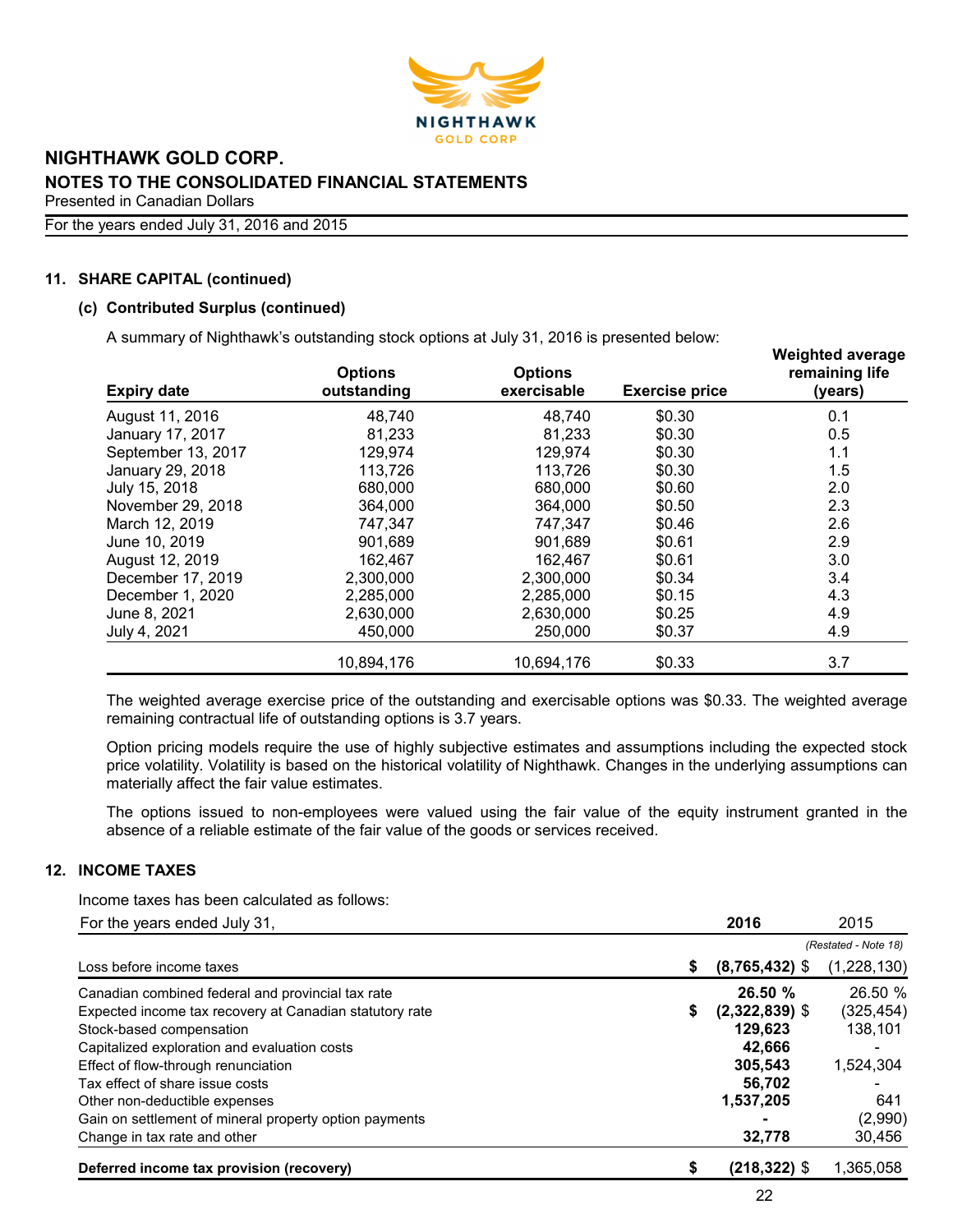

For the years ended July 31, 2016 and 2015

## **12. INCOME TAXES (continued)**

Nighthawk's deferred tax liability is comprised of the following temporary differences:

| As at July 31,                    | 2016             | 2015                 |
|-----------------------------------|------------------|----------------------|
|                                   |                  | (Restated - Note 18) |
| Exploration and evaluation assets | $(5,834,755)$ \$ | (5,971,328)          |
| Losses carried forward            | 3,072,637        | 2,673,990            |
| Share issue costs                 | 83.676           | 184.631              |
| Equipment and intangibles         | 23.716           | 182.957              |
| Investment tax credits            | 366,436          | 366,436              |
|                                   | $(2,288,290)$ \$ | (2, 563, 314)        |

At July 31, 2016, Nighthawk had unclaimed non-capital losses that expire as follows:

| <b>Year of Expiry</b> |    |            |
|-----------------------|----|------------|
| 2026                  | \$ | 23,654     |
| 2027                  |    | 164.262    |
| 2028                  |    | 233,709    |
| 2029                  |    | 764.642    |
| 2030                  |    | 606,254    |
| 2031                  |    | 1,101,119  |
| 2032                  |    | 2,045,181  |
| 2033                  |    | 2,533,782  |
| 2034                  |    | 1.458.740  |
| 2035                  |    | 1,205,970  |
| 2036                  |    | 1,457,543  |
|                       | S  | 11.594.856 |
|                       |    |            |

## **13. NET LOSS PER SHARE**

Net loss per share has been calculated using the weighted average number of shares outstanding during the years ended July 31, 2016 and 2015.

| , For the years ended July 31,                                              | 2016                           | 2015                 |
|-----------------------------------------------------------------------------|--------------------------------|----------------------|
|                                                                             |                                | (Restated - Note 18) |
| Net loss for the year<br>Basic and fully diluted weighted average number of | $$$ (8,547,110) \$ (2,593,188) |                      |
| shares outstanding during the year                                          | 69,964,667                     | 58,292,808           |
| Basic and fully diluted net loss per share                                  | $(0.12)$ \$                    | (0.04)               |

Fully diluted weighted average common shares outstanding for the years ended July 31, 2016 and 2015 are not reflective of the outstanding stock options, warrants and broker warrants as their exercise would be anti-dilutive in the loss per share calculation.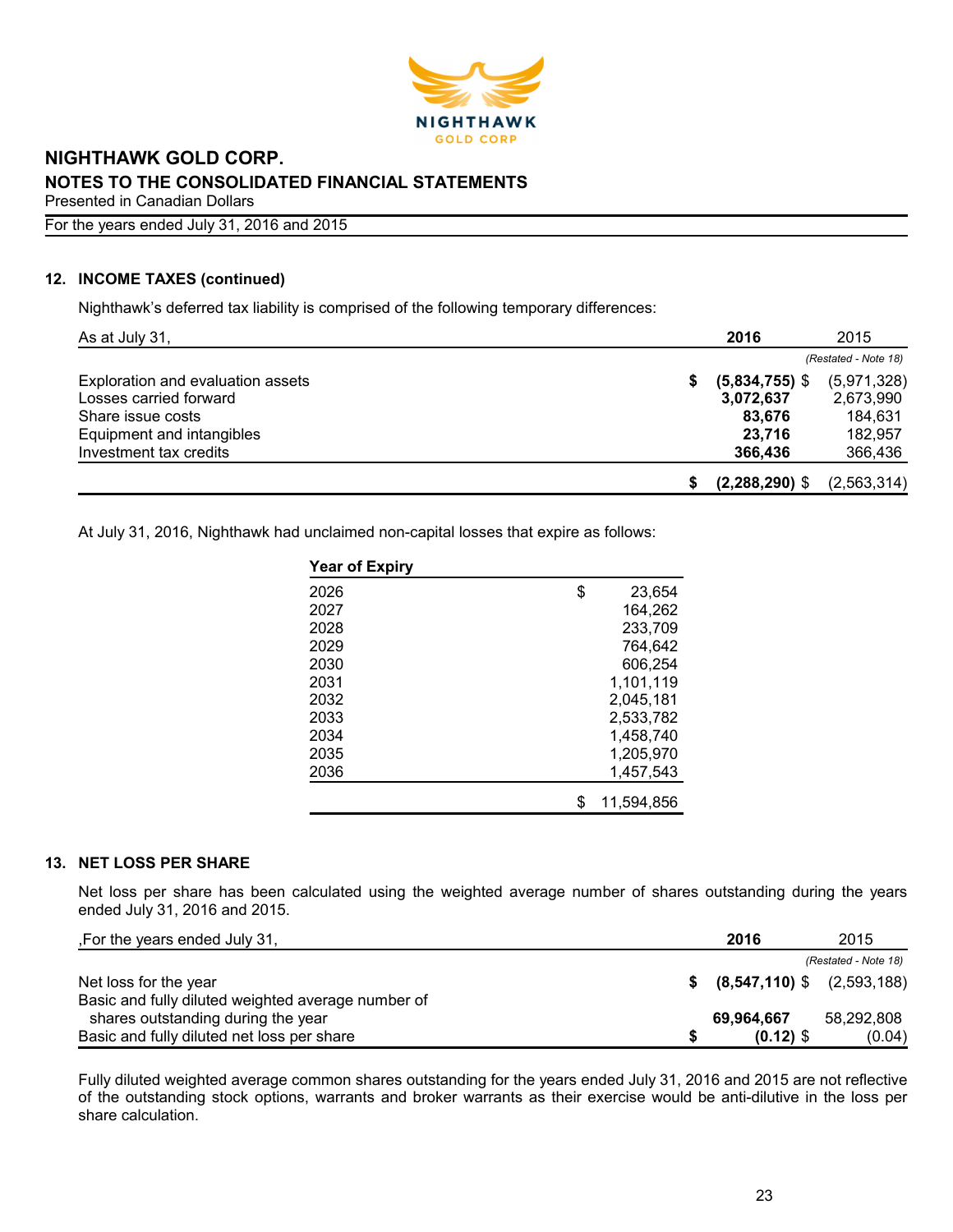

For the years ended July 31, 2016 and 2015

# **14. RELATED PARTY DISCLOSURES**

## **(a) Director and Executive Management Compensation**

Directors and executive management's compensation for the years ended July 31, 2016 and 2015 consisted of the following:

| For the years ended July 31, | 2016       |         |
|------------------------------|------------|---------|
| Cash compensation            | 455.000    | 406,250 |
| <b>Employment benefits</b>   | 5.268      | 11.300  |
| Fair value of stock options  | 222,897    | 319,787 |
|                              | 683,165 \$ | 737.337 |

Directors and executive management received the following stock options during the years ended July 31, 2016 and 2015:

|                                  |                      |                       |                                  | <b>Black-Scholes option pricing parameters</b> |                                 |                             |                   |  |
|----------------------------------|----------------------|-----------------------|----------------------------------|------------------------------------------------|---------------------------------|-----------------------------|-------------------|--|
| <b>Expiry date</b>               | Number of<br>options | <b>Exercise price</b> | <b>Grant date</b><br>stock price | <b>Risk-free</b><br>interest rate              | <b>Expected life</b><br>(years) | <b>Volatility</b><br>factor | <b>Fair value</b> |  |
| Year ended July 31, 2016         |                      |                       |                                  |                                                |                                 |                             |                   |  |
| December 1, 2020<br>June 8, 2021 | 825,000<br>1.050.000 | \$0.15<br>\$0.25      | \$0.045<br>\$0.235               | $0.80\%$<br>0.72%                              | 5.0<br>5.0                      | 113%<br>116%                | \$0.03<br>\$0.19  |  |
| Year ended July 31, 2015         |                      |                       |                                  |                                                |                                 |                             |                   |  |
| December 17, 2019                | 1.350.000            | \$0.34                | \$0.30                           | 1.32%                                          | 5.0                             | 113%                        | \$0.24            |  |

The total fair value of stock options granted to directors and executive management for the years ended July 31, 2016 was \$222,897 (2015 - \$319,787). All of the stock options granted vested immediately on the date of grant and have a contractual life of 5 years from the date of grant.

Stock-based compensation of \$64,106 to executive management has been capitalized to the exploration and evaluations assets for the year ended July 31, 2016 (2015 - \$69,564).

## **(b) Director and Executive Management Transactions**

The aggregate value of transactions and outstanding balances relating to entities over which directors and executive management have control or significant influence were as follows:

|                       |            | <b>Transaction value</b><br>for the year ended July 31. |                   |      |                      | <b>Balance outstanding</b><br>as at July 31. |  |                                    |
|-----------------------|------------|---------------------------------------------------------|-------------------|------|----------------------|----------------------------------------------|--|------------------------------------|
| Transaction           | Note       |                                                         | 2016              |      | 2015                 | 2016                                         |  | 2015                               |
| Consulting            | '1)        |                                                         | 225,000<br>80.000 | - \$ | 180,000 \$<br>80.000 | ۰                                            |  |                                    |
| Geological consulting | (2)<br>′3) |                                                         | 150,000           |      | 150,000              | $\overline{\phantom{a}}$<br>12.500           |  | $\overline{\phantom{a}}$<br>12,500 |
|                       |            |                                                         | 455,000           |      | 410,000 \$           | 12,500                                       |  | 12,500                             |

(1) During the year ended July 31, 2016, Nighthawk paid consulting fees of \$225,000 (2015 - \$180,000) to Heather Grace & Co., a company controlled by David Wiley, the former Chief Executive Officer of Nighthawk. At July 31, 2016, the balance owed was \$nil (July 31, 2015 - \$nil).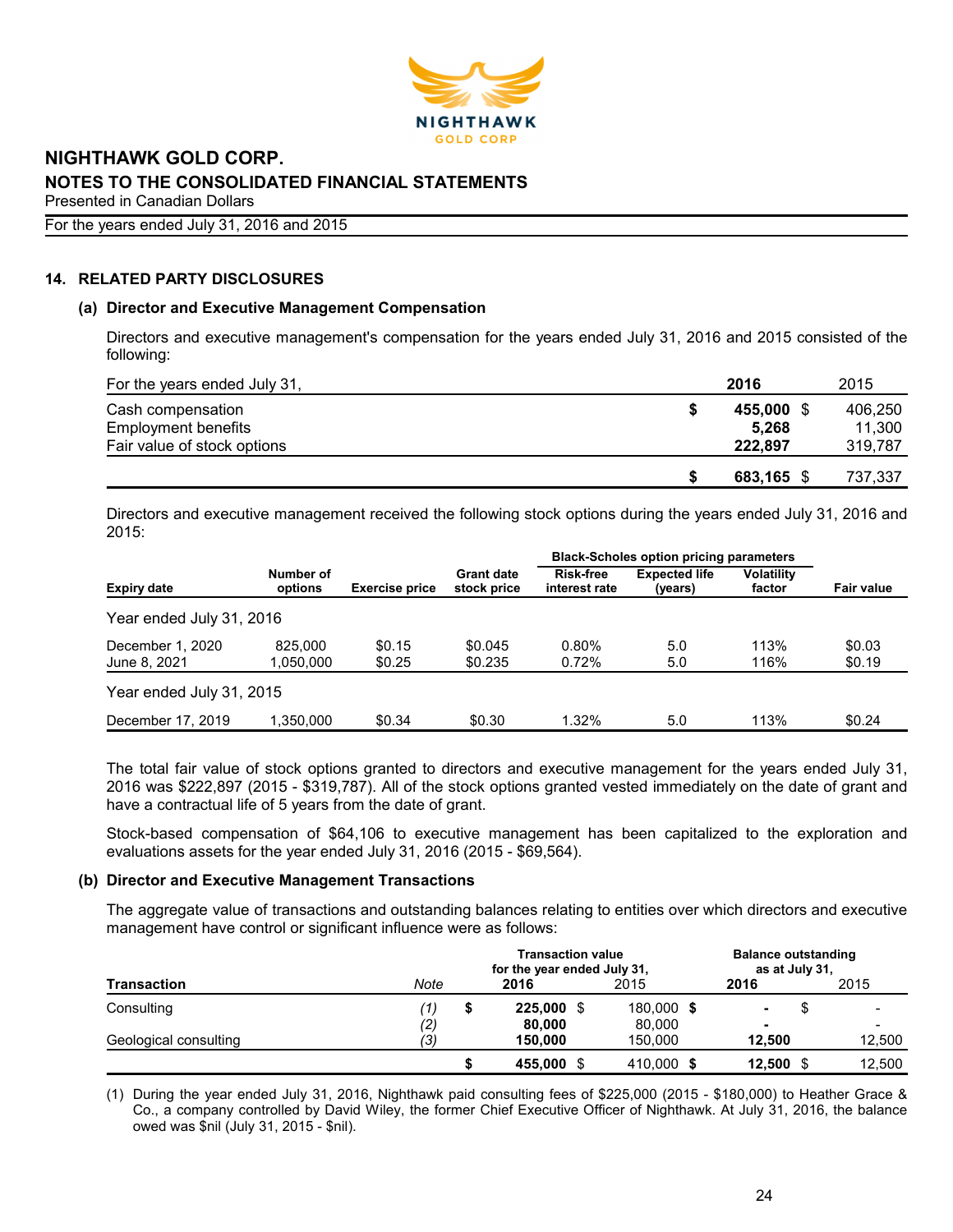

For the years ended July 31, 2016 and 2015

## **14. RELATED PARTY DISCLOSURES (continued)**

#### **(b) Director and Executive Management Transactions (continued)**

- (2) During the year ended July 31, 2016, Nighthawk paid financial consulting fees of \$80,000 (2015 \$80,000) to 2245448 Ontario Inc., a company controlled by Michael Leskovec, the Chief Financial Officer of Nighthawk. At July 31, 2016, the balance owed was \$nil (July 31, 2015 - \$nil).
- (3) During the year ended July 31, 2016, Nighthawk paid geological consulting fees of \$150,000 (2015 \$150,000) to Byron Geological Inc., a company controlled by Dr. Michael Byron, the current Chief Executive Officer and a Director of Nighthawk. At July 31, 2016, the balance owed was \$12,500 (July 31, 2015 - \$12,500).

## **15. MANAGEMENT OF CAPITAL RISK**

Nighthawk's capital management objective is to obtain adequate levels of funding to support its exploration activities, to obtain corporate and administrative functions necessary to support organizational functioning and obtain sufficient funding to further the identification and development of precious metal deposits. Achieving this objective requires management to consider the underlying nature of exploration activities, availability of capital, the cost of various capital alternatives and other factors.

Nighthawk raises capital, as necessary, to meet its needs and take advantage of perceived opportunities and, therefore, does not have a numeric target for its capital structure. Funds are primarily secured through equity capital raised by way of private placements. There can be no assurance that Nighthawk will be able to continue raising equity capital in this manner.

Establishing and adjusting capital requirements is a continuous management process. Exploration involves a high degree of "discovery" risk and substantial uncertainties about the ultimate ability of Nighthawk to achieve positive cash flows from operations. Consequently, management primarily funds Nighthawk's exploration activities and administrative costs by issuing share capital rather than using other capital sources that require fixed repayments of principal or interest. Nighthawk will continue to assess new properties and seek to acquire an interest in additional properties if it feels there is sufficient geologic or economic potential and if it has adequate financial resources to do so.

Development activities may begin once a property's mineral reserves are estimated and Nighthawk makes a positive production decision. At this point, management may consider other sources of financing such as senior debt or convertible debentures as a means to reduce equity dilution.

Nighthawk's capital under management at July 31, 2016 includes share capital of \$53,168,940 (July 31, 2015 - \$39,255,662).

Nighthawk invests all capital that is surplus to its immediate operational needs in short-term, liquid and highly rated financial instruments, such as cash, and short-term guarantee deposits, all held with major Canadian financial institutions.

There were no changes in Nighthawk's approach to capital management during the year ended July 31, 2016 and Nighthawk is not subject to any externally imposed capital requirements other than the restricted cash held as guaranteed investment certificates at a Canadian chartered bank as security for the letters of credit posted with respect to Damoti Reclamation Obligation and the Colomac Security *(note 6)*.

As of July 31, 2016, Nighthawk had \$3,928,372 of flow-through expenditure obligations remaining, which must be expended by December 31, 2017.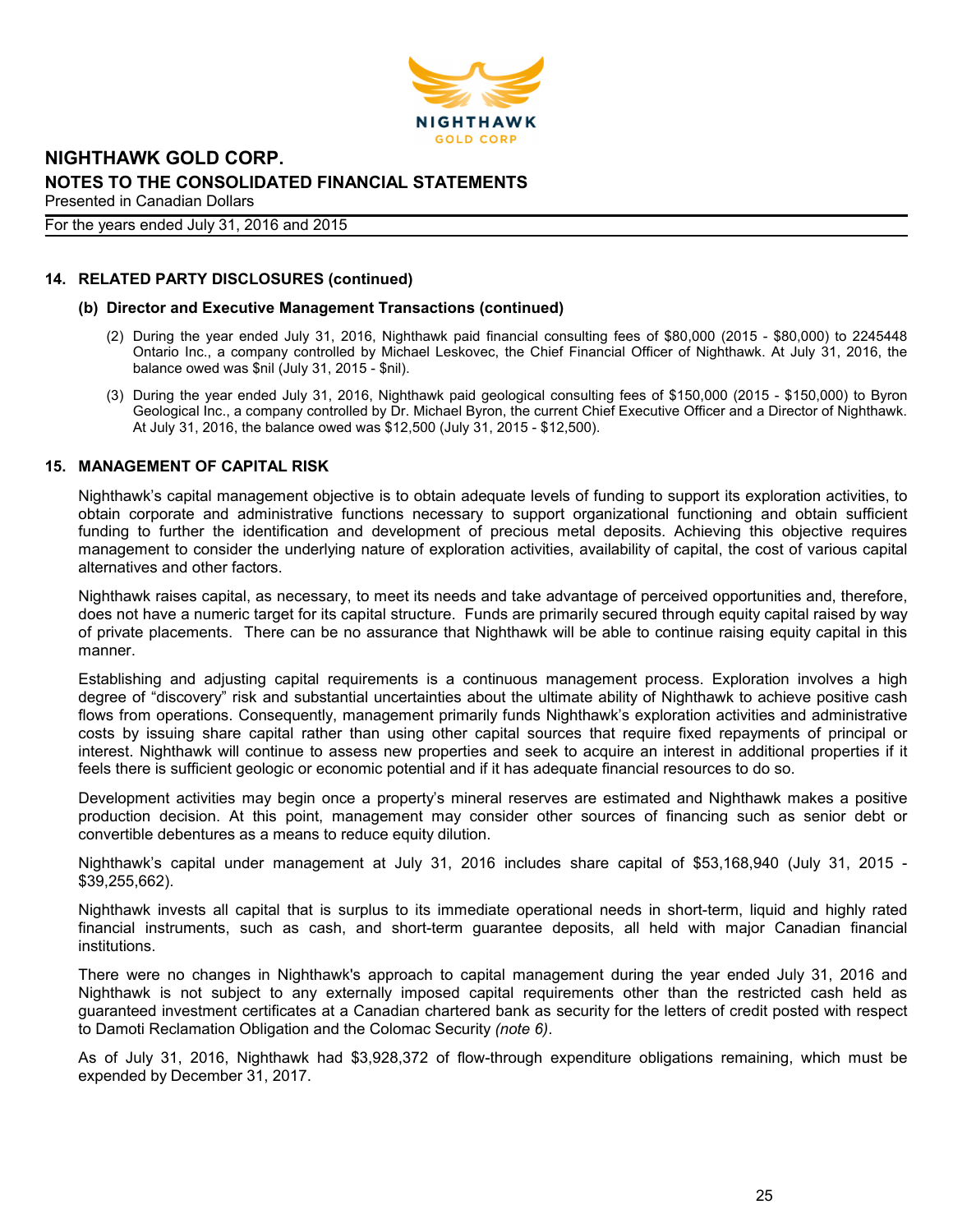

#### For the years ended July 31, 2016 and 2015

## **16. MANAGEMENT OF FINANCIAL AND OTHER RISK**

Nighthawk's financial instruments are exposed to financial risks as summarized below:

#### **(a) Fair Value**

The carrying amount of cash, amounts receivable, and accounts payable and accrued liabilities represent their fair value due to their short-term nature. The fair value of the restricted cash are equal to its carrying value. Fair value represents the amount that would be exchanged in an arm's length transaction between willing parties and is best evidenced by a quoted market price if one exists.

#### **(b) Credit Risk**

Nighthawk's credit risk is primarily attributable to cash. Nighthawk has no significant concentration of credit risk arising from operations. Restricted cash consists of guaranteed investment certificates, which secure Nighthawk's two irrevocable standby letters of credit with a Canadian chartered bank *(note 6)* which Nighthawk considers to be a reputable financial institution. Management therefore believes the risk of loss to be remote.

#### **(c) Liquidity Risk**

Nighthawk's approach to managing liquidity risk is to ensure that it will have sufficient liquidity to meet liabilities when due. As at July 31, 2016, Nighthawk had a cash balance of \$8,199,849 (July 31, 2015 - \$1,502,002) to settle current liabilities of \$1,485,950 (July 31, 2015 - \$131,675). All of Nighthawk's financial trade liabilities have contractual maturities of 30 days or less and are subject to normal trade terms.

## **(d) Interest Rate Risk**

Nighthawk's cash primarily includes highly liquid bank deposits that do not earn interest. Due to the short-term nature of these financial instruments, fluctuations in market rates do not have a significant impact on estimated fair values as of July 31, 2016. The restricted cash and secured notes are not subject to cash flow interest rate risk due to the fixed rate of interest thereon. Future cash flows from interest income on cash will be affected by interest rate fluctuations. Nighthawk manages interest rate risk by maintaining an investment policy for short-term investments. This policy focuses primarily on preservation of capital and liquidity. Nighthawk is exposed to interest rate price risk on fixed interest rate instruments.

#### **(e) Other Risk**

Nighthawk is exposed to other risks as follows:

#### **Commodity Price Risk**

Nighthawk is exposed to price risk with respect to the commodity price of gold. Future declines in this commodity price may impact the future profitability of Nighthawk and the valuation of its mineral properties. A significant decline in gold prices may affect Nighthawk's ability to obtain capital for the exploration and development of its mineral resource properties.

# **17. SUBSEQUENT EVENTS**

- (a) Subsequent to year end, the Company completed a non-brokered private placement (the "Offering") of 6,170,000 common shares (the "**November 2016 Common Shares**") at a price of \$0.50 per November 2016 Common Share and 10,769,231 flow-through shares (the "**November 2016 FT Shares**") at a price of \$0.65 per November 2016 FT Share for aggregate gross proceeds of \$10,085,000.
- (b) Subsequent to year end, 3,000,000 Secured Note Warrants having an exercise price of \$0.15, and 503,740 stock options having a weighted average exercise price of \$0.22 were exercised.